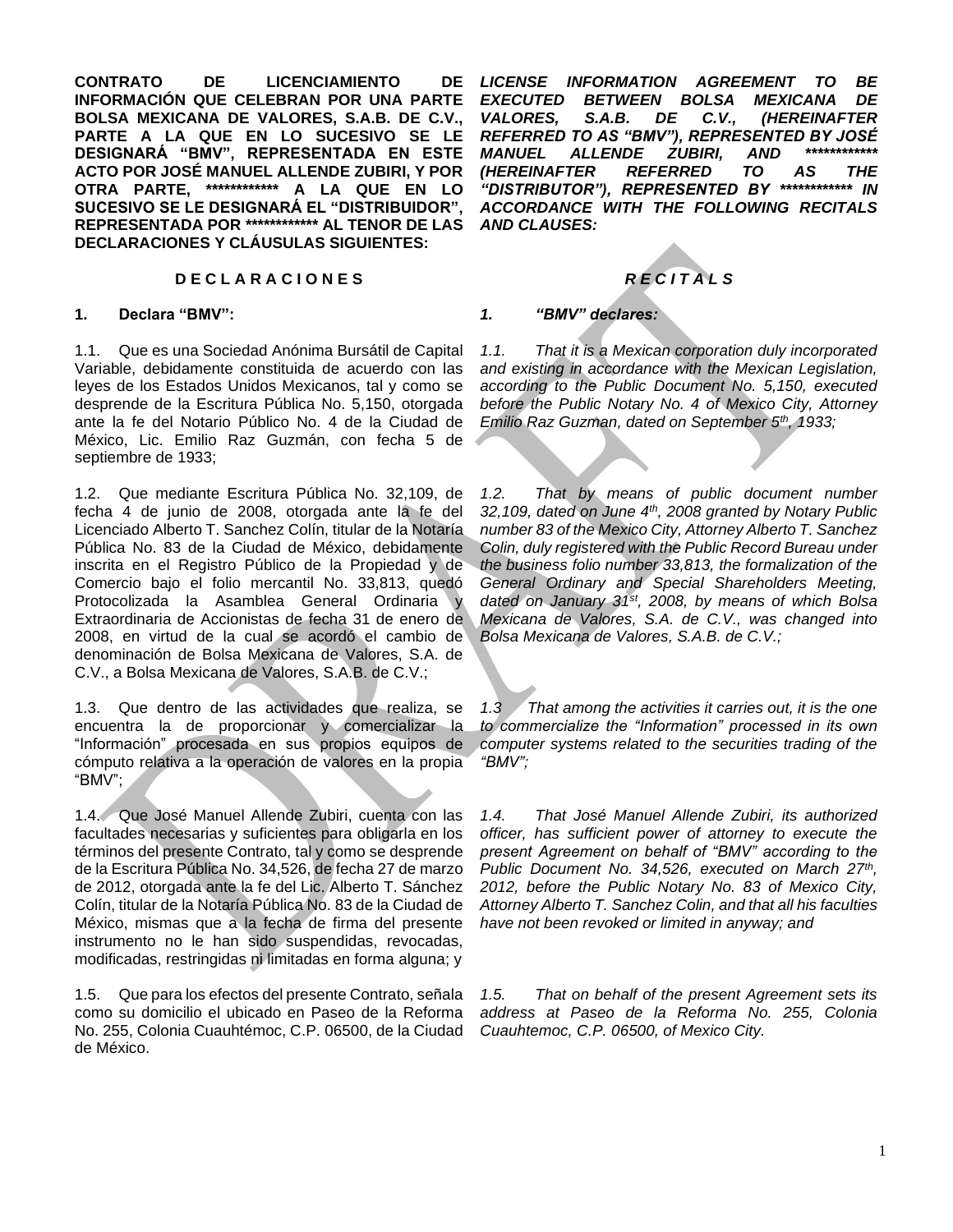# **2. Declara el "DISTRIBUIDOR":**

2.1. Que es una Sociedad constituida conforme a las leyes de **\*\*\*\*\*\*\*\*\*\*\*\***;

2.2. Que conoce las descripciones y especificaciones de los servicios objeto del presente Contrato y que desea obtener la "Información" descrita en el Anexo "I", para que a su vez pueda distribuirla de conformidad con los términos y condiciones que se estipulan en el clausulado que a continuación se expresa;

2.3. Que su representante legal en este acto **\*\*\*\*\*\*\*\*\*\*\*\*** cuentan con las facultades jurídicas necesarias para obligarla en los términos del presente instrumento, mismas que no les han sido revocadas ni limitadas en forma alguna; y

2.4. Que para los efectos del presente Contrato, señala como su domicilio el ubicado en **\*\*\*\*\*\*\*\*\*\*\*\***.

## **3. Las partes declaran:**

3.1. Que tienen la capacidad legal, tecnológica y financiera para ejecutar el presente Contrato y para cumplir con cada una de sus Cláusulas.

3.2. Que los Anexos que enseguida se describen, debidamente firmados por sus representantes legales, forman parte integral de este Contrato.

| ANEXO I.-   | Descripción de la "Información".          |
|-------------|-------------------------------------------|
| ANEXO II.-  | Lista de Precios de "BMV".                |
|             | ANEXO II.A.- Notas a la Lista de Precios. |
| ANEXO III.- | Políticas de "Información" de "BMV".      |
| ANEXO IV.-  | Perfil del "DISTRIBUIDOR".                |
| ANEXO V.-   | Formulario de Pedido.                     |
|             |                                           |

Expuesto lo anterior, las partes manifiestan su conformidad plena en asumir los derechos y obligaciones que adquieren por la celebración de este Contrato, con sujeción a las siguientes:

# **C L Á U S U L A S** *C L A U S E S*

# **PRIMERA.- (DEFINICIONES).**

Para los efectos del presente Contrato se entenderá por:

**"Aplicaciones Automatizadas (NDA)":** Cualquier sistema o dispositivo que esté accediendo, procesando o consumiendo la "Información" de BMV a través de un "DISTRIBUIDOR", con el uso de forma no limitativa a: i) la negociación algorítmica, ii) programas de trading, iii) la generación de órdenes/auto precios, iv) aplicaciones de formador de mercado, v) aplicaciones de canastas transaccionales, vi) ruteo de órdenes (SOR), vii) motores internacionales, viii) algoritmos de ejecución, entre otros.

## *2. The "DISTRIBUTOR" declares:*

*2.1. That it is a corporation/limited liability partnership duly incorporated under the laws of \*\*\*\*\*\*\*\*\*\*\*\*;*

*2.2. That it fully knows the descriptions and specifications of the services object of the present Agreement and that it desires to have access to the "Information" described in Exhibit "I", attached hereto, to distribute it among its clients, according to the terms and conditions established in the following Clauses;*

*2.3. That \*\*\*\*\*\*\*\*\*\*\*\* its legal representative have sufficient power of attorney to execute this Agreement on behalf of it, and that all their faculties have not been revoked or limited in anyway; and*

*2.4. That on behalf of the present Agreement sets its address at \*\*\*\*\*\*\*\*\*\*\*\*.*

*3. Both parties declare:*

*3.1. They have legal, technological and financial capacity to execute the present Agreement and to fulfill each one of its Clauses.*

*3.2 That the following Exhibits, properly signed by their legal representatives, are part of this Agreement.*

*EXHIBIT I.- Description of the "Information". EXHIBIT II.- "BMV's" Price List. EXHIBIT II.A.- Notes to the Price List. EXHIBIT III.- "BMV's" "Information" Policies. EXHIBIT IV.- "DISTRIBUTOR's" Profile. EXHIBIT V.- Customer Order Form.*

*In view of the foregoing, both parties agree to assume the rights and obligations inherent in the execution of this Agreement, subject to the following:*

# *FIRST.- (DEFINITIONS).*

*For the purposes of the present Agreement, it should be understood as:*

*"Non-Display Application (NDA)": Any system or device that is accessing, processing, or consuming BMV´s Information from a "DISTRIBUTOR" used in respect of, but not limited to: i) algorithmic trading, ii) program trading, iii) auto quoting / order generation, iv) market making application, v) basket trading application, vi) order routing (SOR), vii) internalization engines, viii) execution algorithms, among others.*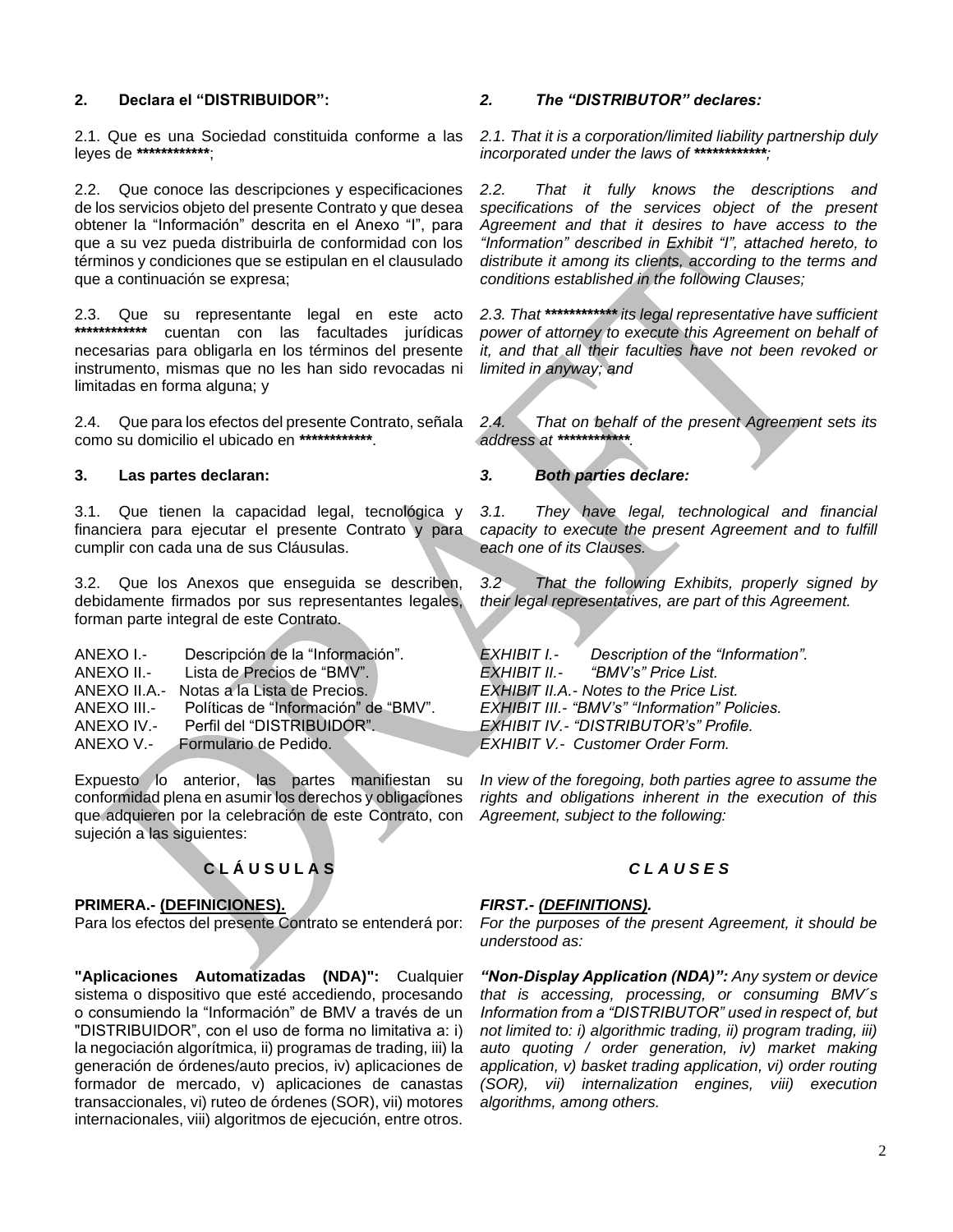Mientras que un usuario final puede ver la "Información" de BMV del sistema de vigilancia, las aplicaciones de gestión de riesgos, la gestión de carteras/valuación (o similar), estos sistemas son considerados por "BMV" como de pago obligado en virtud de su política.

**"Canales de Transmisión":** Los canales especificados por "BMV" y que pueden ser modificados periódicamente de acuerdo a este Contrato.

**"DISTRIBUIDOR"(ES):** a) Aquella entidad que obtiene la "Información" directa o indirectamente de "BMV", con el fin de redistribuir la "Información" a terceros como parte de sus servicios de valor agregado, de conformidad con el presente Contrato y realiza el pago de la cuota correspondiente, independientemente de si dicha entidad está autorizada o no, por "BMV" para distribuir la<br>"Información". Asimismo, es responsable, de "Información". Asimismo, es responsable, de conformidad con este Contrato, por el uso que el "GRUPO DEL DISTRIBUIDOR" dé a la "Información" sin importar si ese uso está autorizado o no, b) También puede ser considerado como una entidad que recibe la Información, ya sea directamente de "BMV" o a través de otro "DISTRIBUIDOR", para efectos de utilizarla internamente.

**"GRUPO DEL DISTRIBUIDOR":** El "DISTRIBUIDOR" y sus subsidiarias, cualquier sociedad controladora del "DISTRIBUIDOR" y cualquier subsidiaria de esa sociedad controladora, autorizados para distribuir la "Información" a los "Suscriptores" y/o a los "Redistribuidores". Entendiendo por subsidiaria a la persona moral sobre la cual el "DISTRIBUIDOR" o la controladora de éste, es titular directo de más del 50% (cincuenta por ciento) del capital social pagado y sobre la que ejerce control efectivo. En cualquier momento, "BMV" podrá solicitar al "DISTRIBUIDOR" que compruebe lo anterior.

**"Información del Mercado" o "Información":** La información que se detalla en el "Anexo I" la cual, podrá incluir, cuando las partes así lo acuerden, cualquier dato parcial de la información, información en tiempo real, "Información Diferida" y/o bases de datos históricas que a su vez podrá ser modificada de tiempo en tiempo por "BMV".

**"Información Derivada":** La "Información" obtenida por el "DISTRIBUIDOR" a través de manipulaciones matemáticas u otros procesos de la "Información del Mercado" o "Información" realizados por el "DISTRIBUIDOR", siempre que el contenido de esa "Información Derivada" no sea idéntico, en su totalidad o en parte a la "Información de Mercado" o "Información".

**"Información Diferida":** La "Información" que el "DISTRIBUIDOR" recibe y a su vez distribuye a sus "Suscriptores", con un retraso de 20 (veinte) minutos al

*While an end user may view BMV´s Information from surveillance system, risk management applications, portfolio management / valuation application (or similar), these systems are considered by "BMV" as fee-liable under this policy.*

*"Transmission Channels": The transmissions channels specified by "BMV" and amended from time to time in accordance with this Agreement.*

*"DISTRIBUTOR" (S): a) The entity that obtains "BMV's" "Information" either directly or indirectly from "BMV", for the purpose of redistributing the Information to third parties as part of a value-added services according to the present Agreement and duly pays the correspondent fee, whether or not it is authorized by "BMV" to distribute the "Information". Also, it is liable under this Agreement for all the uses given to the "Information" by the "DISTRIBUTOR's GROUP" whether or not that use is authorized, b) It could also be considered as an entity that receives "Information", either directly or via another DISTRIBUTOR, for the purposes of using it internally.* 

*"DISTRIBUTOR's GROUP": The "DISTRIBUTOR" and its subsidiaries, and any holding company of the "DISTRIBUTOR" and any subsidiary of such holding company, authorized to distribute the "Information" to "Subscribers" and/or "Redistributors". For the purpose of this definition, a subsidiary means a company in which the "DISTRIBUTOR" or its controller is the direct owner directly more than 50% (fifty percent) of the issued share capital and over which it exercises effective control. At any moment, "BMV" may ask the "DISTRIBUTOR" to prove the aforementioned.*

*"Market Information" or "Information": The information described in "Exhibit I", as it may be amended from time to time by "BMV", and that may include, when the parties agree so, any individual element of the "Information", real time information, "Delayed Information" and/or historical data base, that may be amended from time to time by "BMV".*

*"Derived Information": The data derived by the "DISTRIBUTOR" through mathematical manipulation or other processing of the "Market Information" or "Information" by the "DISTRIBUTOR", as long as that "Derived Information" is not identical in its entirety or in part to the "Market Information" or "Information".*

*"Delayed Information": The "Information" received by the "DISTRIBUTOR" and at the same time distributed to its "Subscribers", with a delay of 20 (twenty) minutes from the*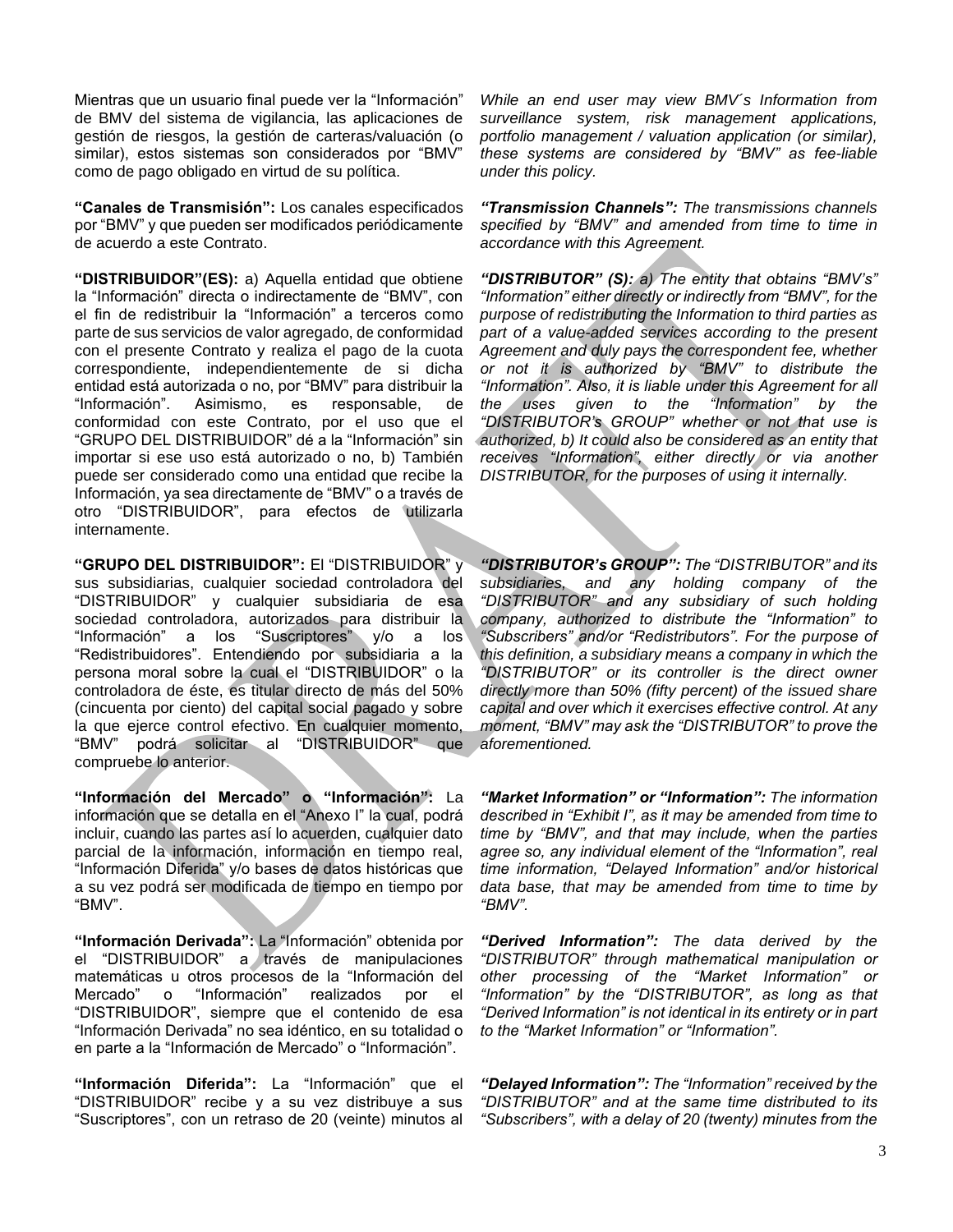tiempo en que la misma es dada a conocer al mercado por "BMV".

**"Lista de Precios":** La lista publicada por "BMV" y que puede ser modificada periódicamente de acuerdo con este Contrato. La Lista de Precios al día de hoy, forma parte de este Contrato como "Anexo II".

**"Periodo de Prueba":** Periodo de tiempo consistente en 30 (treinta) días naturales, otorgado por una sola vez, durante el cual la "Información" se hace disponible, libre de cargo, a los posibles "Suscriptores" y "Redistribuidores" del "DISTRIBUIDOR".

**"Redistribuidor":** Cualquier persona moral que obtiene la "Información" del "DISTRIBUIDOR" o a través de algún miembro del "GRUPO DEL DISTRIBUIDOR" por medio de una "Unidad de Conteo" o un *Feed* de Información y la redistribuye, ya sea internamente o fuera de su organización, estando dicha persona moral debidamente autorizada por "BMV" para distribuir la "Información" o no. Dicho "Redistribuidor", independientemente si está autorizado o no, deberá celebrar un contrato con "BMV" y dar cumplimiento a las obligaciones establecidas en el "Anexo II" Lista de Precios y en el "Anexo III" Políticas de Información de "BMV".

**"Servicio":** Cualquier prestación de servicios de suministro de "Información", proporcionado por el "DISTRIBUIDOR" en cualquier forma o por cualquier medio.

**"Suscriptores":** Incluye "Suscriptor Profesional", "Suscriptor No Profesional" y "Suscriptores Académicos".

**"Suscriptor(es) Profesional":"** Cualquier persona física o moral que como usuario final, reciba la "Información" de un "DISTRIBUIDOR" y/u otro diferente a un "DISTRIBUIDOR" y/o un "Suscriptor", autorizados o no para distribuir la "Información", para uso comercial y que utiliza la "Información" como parte de sus funciones profesionales o laborales, o que presta asesoría financiera o bursátil de cualquier índole y que pueden contar con más de una "Unidad de Conteo".

**"Suscriptor(es) No Profesional":** Cualquier persona física que como usuario final, reciba la "Información" de un "DISTRIBUIDOR" con el único propósito de manejar sus inversiones privadas y no para un uso comercial, ni para procesar o redistribuir la "Información" de ninguna manera, en la inteligencia de que sólo contará con una "Unidad de Conteo". Estos "Suscriptores", requieren tener un contrato debidamente firmado con el "DISTRIBUIDOR" de acuerdo con las Políticas de Información de "BMV" descritas en el "Anexo III".

*time the "Information" was first transmitted to the market by "BMV".*

*"Price List": The Price List published by "BMV" and amended from time to time in accordance with this Agreement. The Price List as of the date of this Agreement forms "Exhibit II" to this Agreement.*

*"Trial Period": Period of time consisting of 30 (thirty) calendar days, granted for just once, in which the "Information" will be available, free of charge, to possible "Subscribers" and "Redistributors" of the "DISTRIBUTOR".*

*"Redistributor": Any legal entity that receives the "Information" from the "DISTRIBUTOR" or a member of the "DISTRIBUTOR's GROUP" through a "Unit of Count" or Data Feed, and re-distributes internally within its organization or outside of its organization, whether or not that legal entity is duly authorized by "BMV" to redistribute the "Information". Such "Redistributor", whether or not is duly authorized by "BMV", will have to execute an agreement with "BMV" and shall comply with the obligations established in "Exhibit II" Price List and "Exhibit III" "BMV" Information Policies.*

*"Service": Any service of "Information" supply provided by the "DISTRIBUTOR", in any way or by any means.* 

*"Subscribers": Includes "Professional Subscribers", "Non Professional Subscribers" and "Academic Subscribers".*

*"Professional Subscriber(s)": Any individual or legal entity that receives "Information" as a final user, from a "DISTRIBUTOR", and/or other than a "DISTRIBUTOR" or a "Subscriber", whether authorized or not to distribute the "Information", for commercial purposes and that uses the "Information" as part of its professional or job functions, or that brings financial or stock exchange assistance of any kind and that may count with more than one "Unit of Count".*

*"Non Professional Subscriber(s)": Any individual that as a final user, receives the "Information" from a "DISTRIBUTOR" solely for the management of its individual own private investments and not for other commercial purpose, or not to process or redistribute "Information" in any way, on the understanding that the "Subscriber" will have only one "Unit of Count". These "Subscribers" are required to have a duly signed agreement with the "DISTRIBUTOR" in accordance with "BMV's" Information Policies as described on the "Exhibit III".*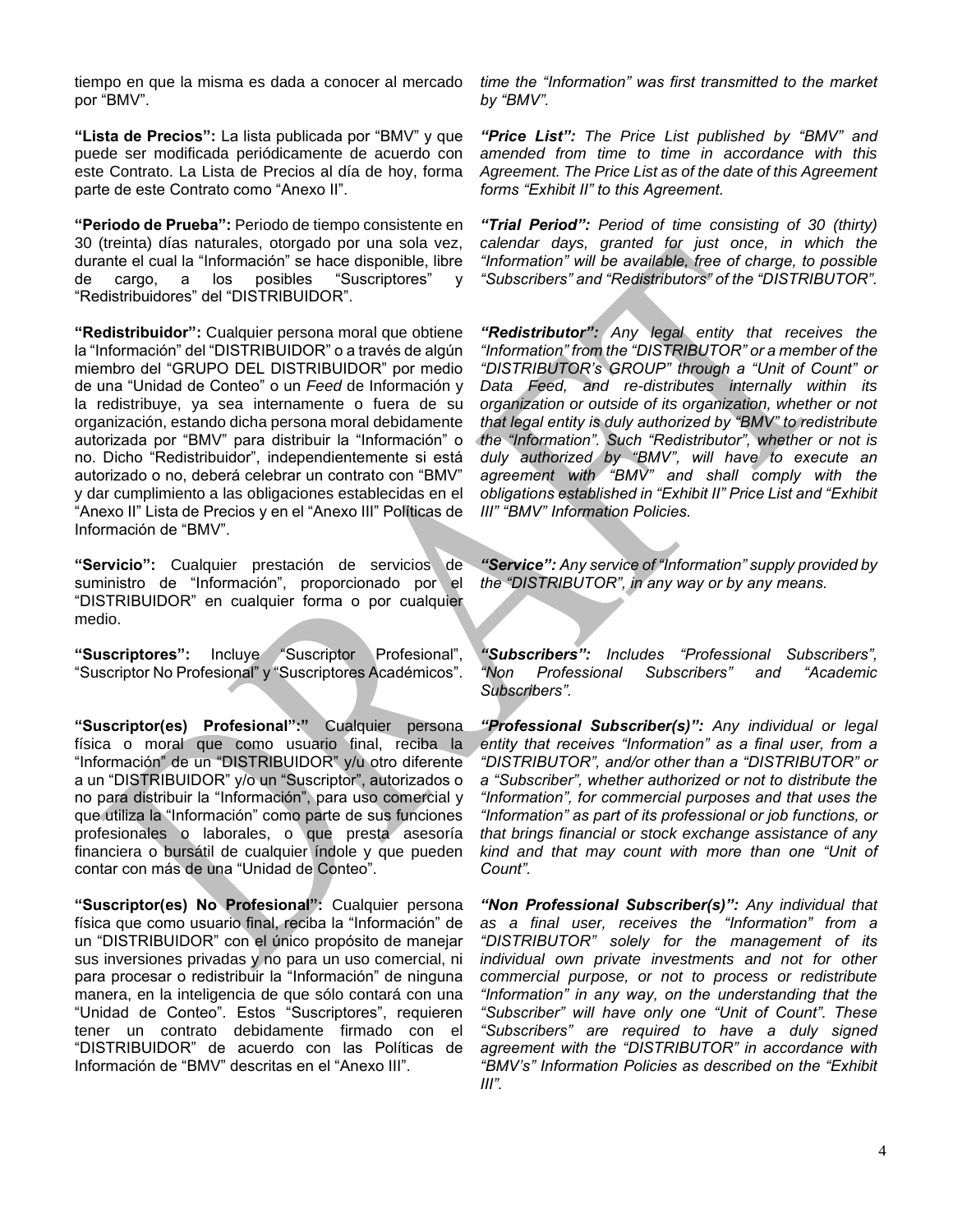**"Suscriptor(es) académicos":** Cualquier persona física o moral que como usuario, reciba la "Información" de un "DISTRIBUIDOR", para uso académico, sin que el mismo tenga relación profesional con ninguna institución financiera ni preste servicios de asesoría financiera de cualquier índole, en la inteligencia de que sólo contará el "Suscriptor Académico" con "Unidades de Conteo" dentro del Campus.

Para fines del presente Contrato, se entiende por Campus, todas aquellas instalaciones en las que el "Suscriptor Académico", ya sea persona física o moral, utilice la "Información" exclusivamente con fines académicos, y siempre y cuando dichas instalaciones no sean propiedad de o sean utilizadas por una persona física o moral distinta a la que tiene celebrado un contrato de licenciamiento de "Información" con "BMV".

**Tablero de Información (Wallboard):** a) Cualquier dispositivo físico visible en un lugar público en donde se muestra información de diversas fuentes, b) También se considera como una gran unidad de equipos de visualización, en donde se recibe y muestra la Información de BMV y es visible por una audiencia cerrada dentro de una ubicación. Esto incluye, pero no se limita a i) pantallas en el vestíbulo, ii) pantallas dentro de un ascensor, iii) marquesinas, iv) tickers de información, entre otros.

**"Unidades de Conteo":** La "Unidad de Conteo" de "BMV" es una identificación única del "DISTRIBUIDOR" (si la identificación de acceso del "Suscriptor" es la manera en la que el "DISTRIBUIDOR" permite el acceso a la "Información" de "BMV") o bien, se trata de una identificación única de la terminal (si el permiso de acceso se realiza de manera física a través de una PC). Si un "Suscriptor" cuenta con identificaciones múltiples, entonces cada identificación de acceso debe reportarse, pagarse y el conteo debe realizarse sobre el número de puntos de acceso para cada identificación del "suscriptor". "BMV" no permite que el "DISTRIBUIDOR" envíe su reporte de terminales haciendo un neteo por el acceso a la "Información" a través de plataformas múltiples, o bien, cuando el "Suscriptor" tiene acceso a la "Información" de "BMV" a través de múltiples "DISTRIBUIDORES". Si a un "Suscriptor" le ha sido permitido el acceso en más de una instancia en un sistema de permisionamiento, entonces, el número de instancias será utilizado para realizar el conteo para ese mes. Un "Suscriptor" debe pagar la cuota mensual cuando ha tenido acceso a la "Información" por más de 24 (veinticuatro) horas continuas o más en un solo mes o si tiene acceso más de dos veces en ese mismo mes. "BMV" no permite que el "DISTRIBUIDOR" reporte el uso de la "Información" sólo con base en el acceso, si no que el "DISTRUBUIDOR" reconoce y acepta que debe reportar mensualmente a todos los "Suscriptores" que

*"Academic Subscriber(s)": Any individual or legal entity that receives the "Information" from a "DISTRIBUTOR" for academic purposes, without having a professional link with any financial institution nor lending any kind of financial consulting, on the understanding that the "Academic Subscriber" will count with "Units of Count" only within the Campus.*

*For the purpose of the present Agreement, Campus means all of the facilities in which the "Academic Subscriber", whether individual or a legal entity, may use the "Information" exclusively for academic purposes, as far as these facilities are not owned or used by a different person, whether individual or a legal entity, from the one that has a license "Information" agreement signed with "BMV".*

*Wallboard / Information Board: a) Any physical device displayed in a public setting which incorporates diverse information from various sources, b) It is also consider as a large unit of display equipment that receives and displays BMV Information and is viewable by an audience enclosed within a location. This includes, but is not limited to i) lobby displays, ii) elevator displays, iii) marquees, iv) information tickers, among others.*

*"Units of Count": "BMV's" "Unit of Count" is either unique user ID (if the "Subscribers" logon is the way the "DISTRIBUTOR" service permissions "BMV's" data) or a unique terminal ID (if the permissioning is performed at a physical device/PCLevel). If a "Subscriber" has multiple IDs then each ID is fee liable and the count shall be based upon the number of access points for each ID. "BMV" does not allow the "DISTRIBUTOR" to calculate the monthly report fees netting over a single "DISTRIBUTOR" with multiple platforms or when the "Subscriber" has access to "BMV's" "Information" over multiple "DISTRIBUTORS". If a "Subscriber" has had permission to more than one instance on a Permission System, then the number of instances will be used as the chargeable count for that month. After a trial period has concluded a "Subscriber" is considered fee liable if it have access for more than 24 (twenty four) continuous hours or more in a single month or if they have had permissioned more than twice in that month. "BMV" does not allow the "DISTRIBUTOR" to calculate the monthly fees for usage based on reporting, the "DISTRIBUTOR" needs to report on a monthly basis, all the "Subscribers" who are capable of viewing the "Information" regardless if they access to it or not.*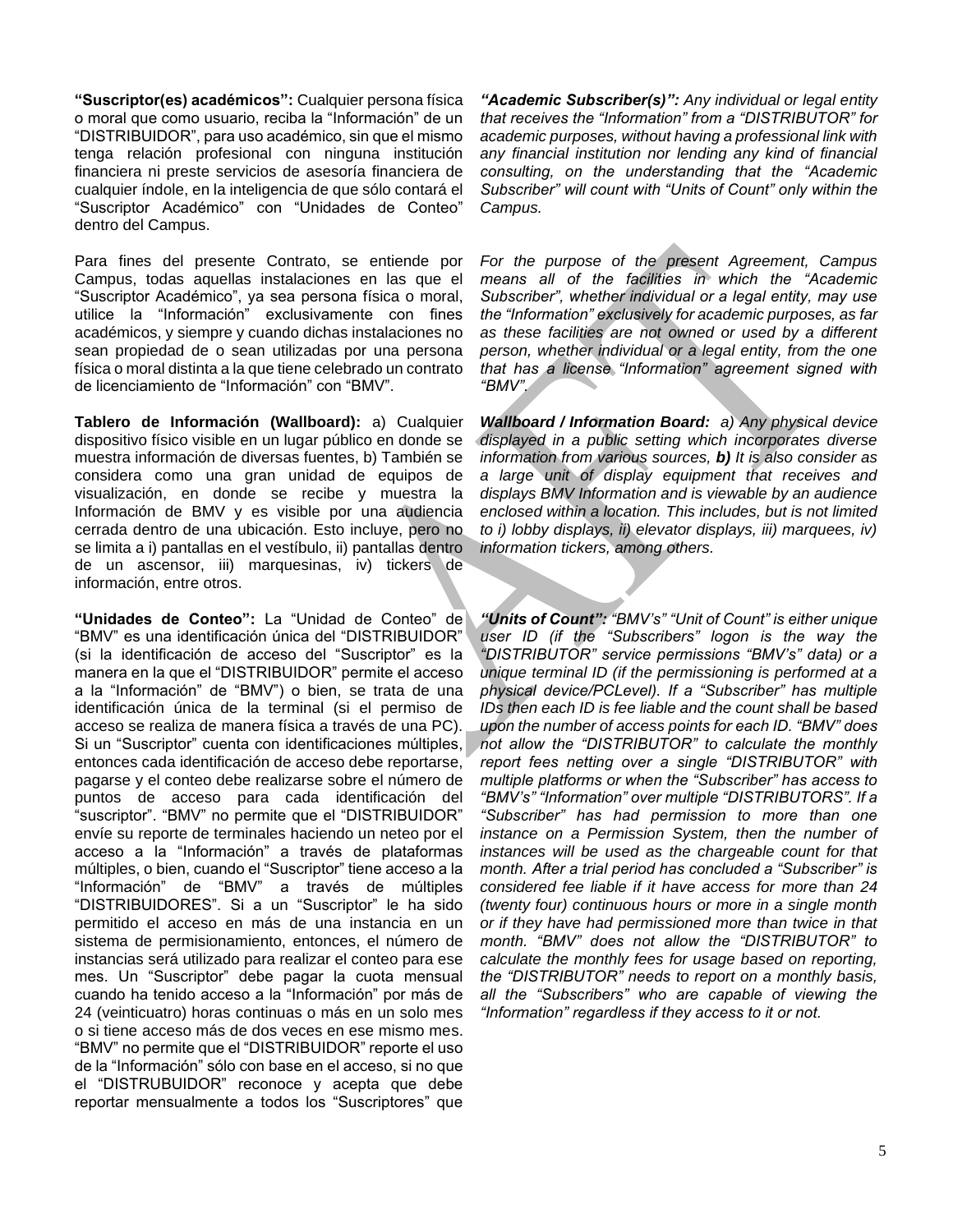tienen habilitada la "Información" independientemente de si la consultan o no.

El "DISTRIBUIDOR" reconoce y acepta que se prohíbe terminantemente el uso de la "Información" de "BMV" en aplicaciones o en productos derivados de generación automática de órdenes o de generación de órdenes de alta frecuencia conocidos como "Algorithmic o program trading" o "High frequency trading" a menos de que el "DISTRIBUIDOR" cuente con la aprobación previa y por escrito de "BMV".

## **SEGUNDA.- (OBJETO DEL CONTRATO).**

"BMV" otorga al "DISTRIBUIDOR" y al "GRUPO DEL DISTRIBUIDOR" el derecho no exclusivo de recibir la "Información", así como de utilizarla de conformidad con los Anexos y con lo establecido en el presente Contrato.

Asimismo, el "DISTRIBUIDOR" y/o el "GRUPO DEL DISTRIBUIDOR" podrán desarrollar "Aplicaciones Automatizadas" con la "Información" de "BMV", siempre y cuando, se sujete a las Políticas de Uso establecidas en el "Anexo III", así como al reporteo descrito en la Cláusula Séptima siguiente.

Como resultado de lo anterior, el "DISTRIBUIDOR es responsable por el uso que el "GRUPO DEL DISTRIBUIDOR" dé a la "Información" y reconoce y acepta que las empresas que conforman el "GRUPO DEL DISTRIBUIDOR" deberán estar sujetas a todas y cada una de las obligaciones establecidas en el presente Contrato y sus Anexos.

"BMV" se obliga a proporcionar al "DISTRIBUIDOR", la "Información" en los mismos términos de calidad, a la "Información" que distribuya a otros "DISTRIBUIDORES". El compromiso de "BMV" para con los "DISTRIBUIDORES" es hacer disponible la "Información" para el licenciamiento objeto de este Contrato.

# **TERCERA.- (RECEPCIÓN DE "INFORMACIÓN" POR PARTE DEL "DISTRIBUIDOR").**

Los servicios de "Información" materia del Contrato, serán proporcionados de la siguiente manera:

1) HORARIO DE SERVICIOS: La "Información" será proporcionada sólo en días y horas hábiles, de acuerdo con el calendario operativo de "BMV".

"BMV" se reserva el derecho de modificar el horario al que se refiere esta Cláusula cuando, por razones técnicas o de otro tipo, lo juzgue necesario, en cuyo caso, notificará este hecho por escrito al "DISTRIBUIDOR" con 3 (tres) días hábiles de anticipación a la fecha en que vaya a ser efectivo el nuevo horario.

*Use of "BMV's" data in applications or in original created works derivative of automatic generated orders or high frequency generated orders known as "Algorithmic or program trading" or "High frequency trading" is strictly forbidden unless written pre-approval has been provided by "BMV".*

# *SECOND.- (OBJECT OF THE AGREEMENT).*

*"BMV" grants the "DISTRIBUTOR" and/or the "DISTRIBUTOR'S GROUP", a non-exclusive right to receive the "Information", and to use it according to what is specified in the Exhibits and subject to the terms of the present Agreement.*

*Also, the "DISTRIBUTOR" and/or the "DISTRIBUTOR'S GROUP", may develop "Automated Order Generation" with "BMV's" "Information", as far as Policies of Use established in "Exhibit III" are followed, as well as the report described in Seventh Clause.*

*As a result of the aforementioned, the "DISTRIBUTOR" is responsible for the use given to the "Information" by the "DISTRIBUTOR'S GROUP" and recognizes and accepts that the company members of the "DISTRIBUTOR'S GROUP" shall be subject to the obligations established in this Agreement and its Exhibits.*

*"BMV" shall provide the "Information" to the "DISTRIBUTOR" in the same terms of quality that it distributes to other "DISTRIBUTORS". "BMV's" commitment to all "DISTRIBUTORS" is to make "Information" available for the licensing subject of the present Agreement.*

# *THIRD.- (DISTRIBUTOR'S RECEIPT OF "INFORMATION").*

*The "Information" services object of the Agreement, will be provided as follows:*

*1) SERVICE SCHEDULE: "Information" will be provided only on business days and hours, according to the "BMV's" working calendar.* 

*"BMV" reserves the right to modify the schedule referred to in this clause when, for technical or other reasons, it judges necessary. In such case, "BMV" will notify this fact to the "DISTRIBUTOR" in a document within 3 (three) business days prior to the date in which the new schedule will take effect.*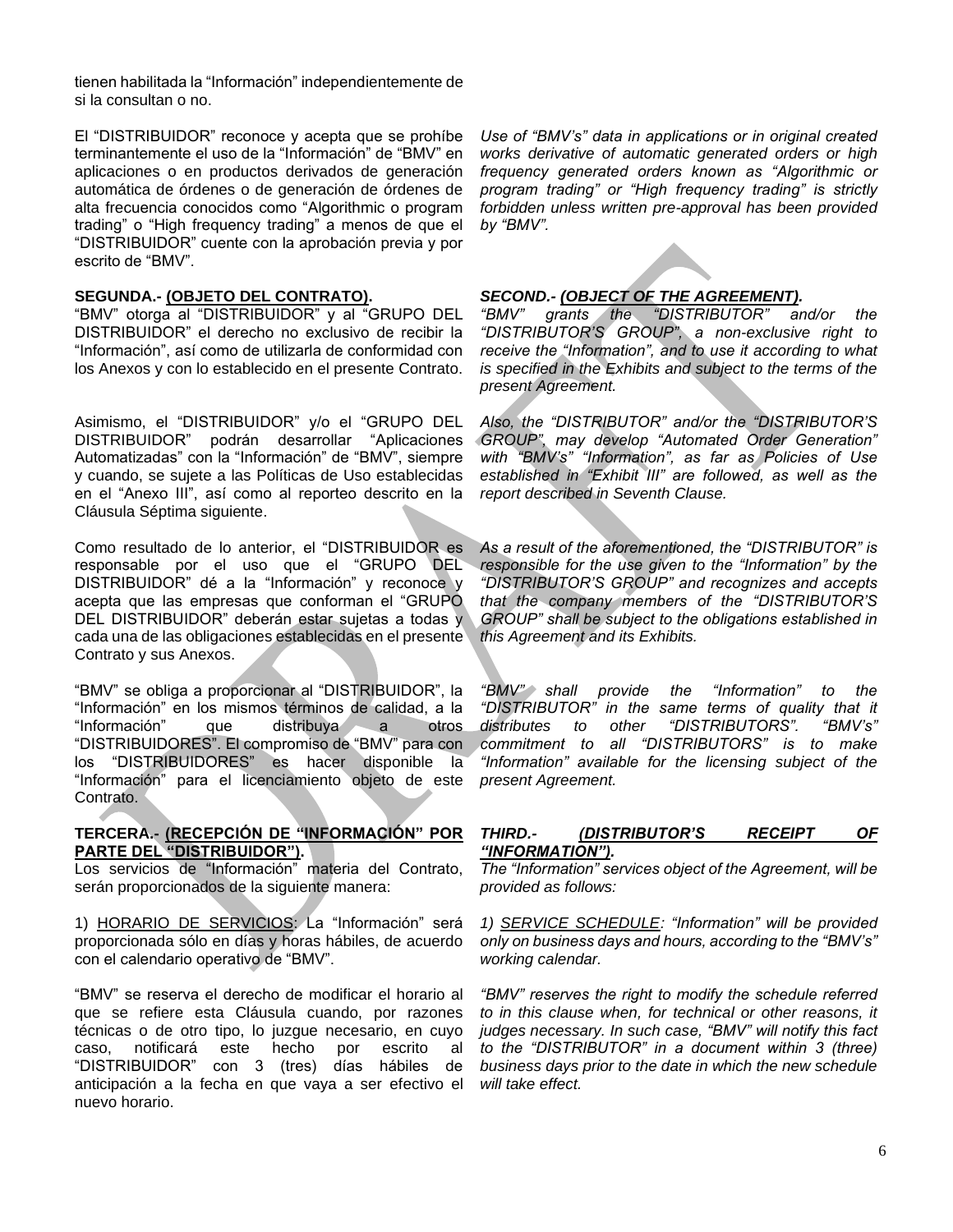"BMV" no será responsable, cuando por causas fuera de su control (caso fortuito o fuerza mayor) no pueda informar al "DISTRIBUIDOR" en tiempo.

2) ENTREGA DE LA "INFORMACIÓN": El compromiso de "BMV" es entregar la "Información" de la misma manera a todos sus "DISTRIBUIDORES". Sin embargo, es responsabilidad del "DISTRIBUIDOR" y del "GRUPO DEL DISTRIBUIDOR", asegurar la recepción de la "Información", así como elegir si desea recibirla directamente de "BMV" o indirectamente a través de otro "DISTRIBUIDOR".

Cuando el "DISTRIBUIDOR" reciba la "Información" directamente de "BMV", será obligación de esta última notificar por adelantado los cambios a las especificaciones y protocolos de "Información".

Cuando la "Información" se reciba de otra fuente que no sea "BMV", el "DISTRIBUIDOR" se asegurará que esa fuente tenga una obligación similar para notificación de cambios.

A todos aquellos "DISTRIBUIDORES" que no reciban la "Información" directamente de "BMV", ésta les permitirá el acceso a una sección dentro de su sitio de *Internet* en donde se publiquen los cambios a las tarifas, especificaciones y protocolos de la "Información".

3) MECANISMOS DE CONEXIÓN: En este sentido, el "DISTRIBUIDOR" recibirá en equipos de cómputo la "Información", haciéndose cargo de todas las cuestiones técnicas que se requieran para su adecuada recepción, de conformidad con lo descrito en el "Anexo IV" Perfil del Distribuidor.

4) COMPATIBILIDAD DE PROTOCOLOS: Todos los circuitos de comunicaciones y protocolos del "DISTRIBUIDOR" y del "GRUPO DEL DISTRIBUIDOR" deberán ser compatibles en todo momento con los de "BMV". En caso de que "BMV" cambie sus protocolos por cualquier razón, le notificará al "DISTRIBUIDOR" su decisión con una anticipación de 120 (ciento veinte) días naturales, salvo que dicho cambio tenga que realizarse de manera repentina por cuestiones de mandato de la autoridad competente, caso en el cual, la notificación se hará al momento en que "BMV" tenga conocimiento de dicho ordenamiento.

Cuando los Mecanismos de Conexión y/o los Protocolos se cambien, "BMV" proporcionará al "DISTRIBUIDOR" que reciba la "Información" directamente de "BMV", la asesoría que esté a su alcance para que éste pueda actualizar sus sistemas a los nuevos protocolos. "BMV" se reserva el derecho de realizar cargos adicionales por el concepto de asesoría.

*"BMV" will not be responsible when, because of causes beyond its control (force majeure causes and fortuitous events) it could not inform the "DISTRIBUTOR" on time.*

*2) "INFORMATION" DELIVERY: "BMV's" commitment is to deliver the "Information" equally available to all of its "DISTRIBUTORS". However, it is the "DISTRIBUTOR'S" and the "DISTRIBUTOR'S GROUP", responsibility to ensure receipt of the "Information" and to choose whether to receive "Information" directly from "BMV's" sources or indirectly through another "DISTRIBUTOR".*

*When the "DISTRIBUTOR" receives "Information" directly from "BMV", it will be "BMV's" obligation to notify the "DISTRIBUTOR" in advance of any changes to the "Information" specifications and protocols.*

*When the "Information" is received from a source other than "BMV", the "DISTRIBUTOR" will ensure that the source of the "Information" has a similar commitment to notify such changes.* 

*For all the "DISTRIBUTORS" that do not receive "Information" directly from "BMV", it will allow them access to a section of "BMV's" website in which changes to "Information" fees, specifications and protocols are disclosed.*

*3) CONNECTION MECHANISMS: In this regard, the "DISTRIBUTOR" will receive, at its systems equipment, the "Information", being responsible for any technical requirements to ensure proper reception, subject to what it is described in the "Exhibit IV" Distributor's Profile.* 

*4) PROTOCOLS' COMPATIBILITY: All the "DISTRIBUTOR'S" and the "DISTRIBUTOR'S GROUP" communication circuits and protocols, must be compatible at all times with those of "BMV". In the event that "BMV" changes its protocols for any reason, it shall notify the "DISTRIBUTOR" of its decision 120 (one hundred twenty) calendar days prior to such changes, except when such change has to be done in a sudden manner due to a mandate issued by a competent authority. In such case, the notification will be done at the moment "BMV" has the knowledge of such change.* 

*When Connection Mechanisms and/or Protocols are changed, "BMV" shall provide the "DISTRIBUTOR" that receives "Information" directly from "BMV" with the assistance available for it to update its systems to the new protocols. "BMV" reserves the right to charge additional fees to cover the cost of such assistance.*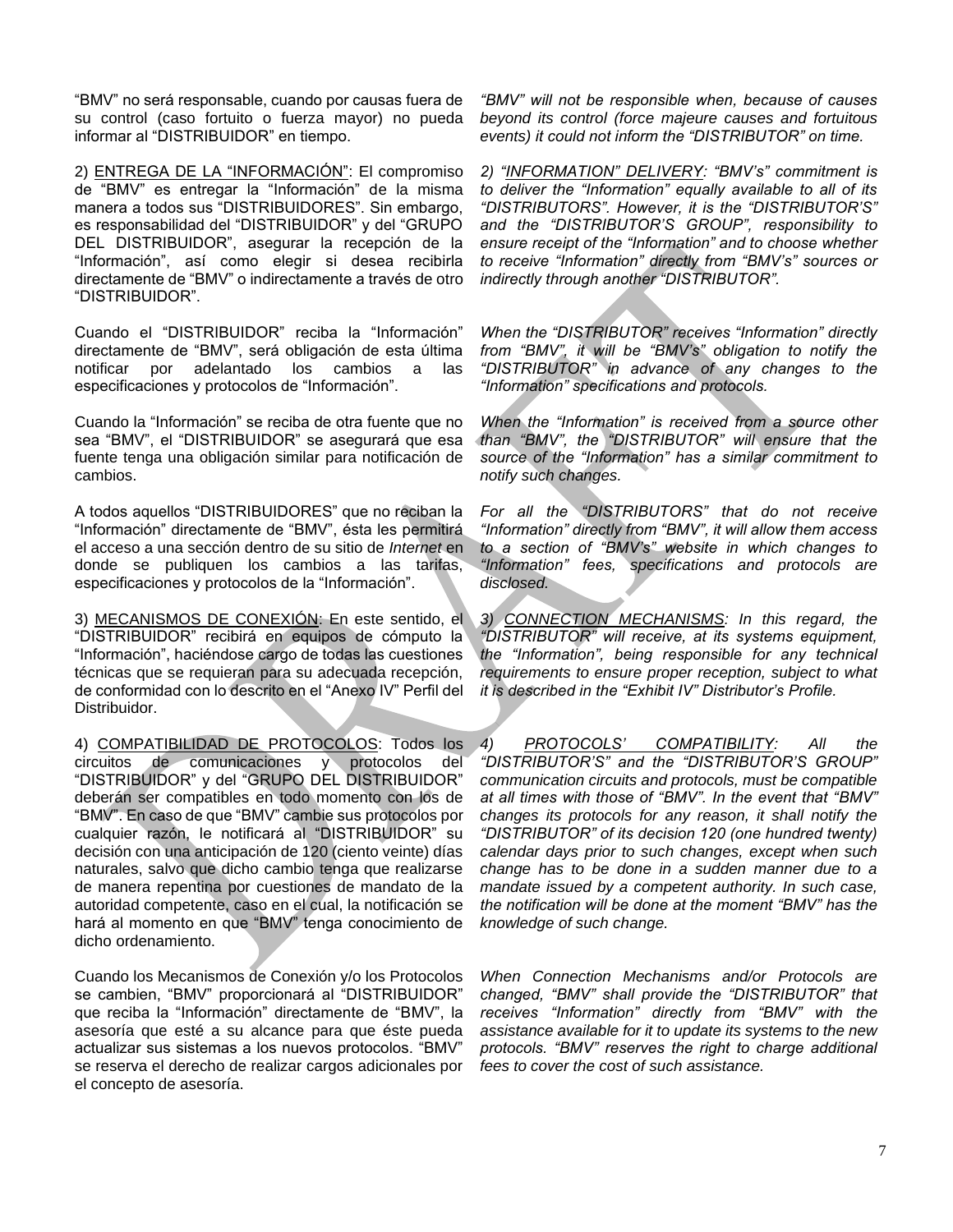# **CUARTA.- (USO DE LA "INFORMACIÓN" POR PARTE DEL "DISTRIBUIDOR" Y LOS SUSCRIPTORES).**

a) "BMV" le autoriza al "DISTRIBUIDOR" y al "GRUPO DEL DISTRIBUIDOR", el uso de la "Información" de conformidad con lo descrito en el "Anexo IV" Perfil del "DISTRIBUIDOR" y sujeto a las Políticas de Información de BMV, establecidas en el "Anexo III".

Asimismo, el "DISTRIBUIDOR" reconoce y acepta que deberá solicitar autorización previa y por escrito con un mínimo de 30 (treinta) días de anticipación a "BMV" para solicitar la modificación del uso de la "Información" y la forma de distribuirla, tal y como se describe en el "Anexo V". En este sentido, "BMV" contará con un término de 30 (treinta) días hábiles para emitir la autorización y/o negativa correspondiente. En caso de que "BMV" proceda a aprobar la petición del "DISTRIBUIDOR", ambas partes reconocen que derivado de lo anterior, se deberá sustituir el Anexo V debidamente firmado por las partes.

b) El "DISTRIBUIDOR" deberá asegurarse que, cuando sea necesario que sus "Suscriptores" le firmen un contrato, éste contemple todos los términos y condiciones que "BMV" especifica en el "Anexo III" Políticas de Información de "BMV".

c) A la terminación de este contrato por cualquiera de las partes, el "DISTRIBUIDOR" cesará cualquier uso del servicio de "BMV" y deberá eliminar toda la "Información" obtenida de "BMV", incluyendo cualquier copia que el DISTRIBUIDOR tenga en sus sistemas electrónicos. Un apoderado legal del DISTRIBUIDOR enviará una notificación por escrito a BMV donde certifique que ha cumplido con este apartado.

No obstante lo anterior, a la fecha de terminación del contrato, el "DISTRIBUIDOR" podrá conservar durante un periodo de 5 (CINCO) años improrrogables, única y exclusivamente aquella información que le sea necesaria para cumplir con requerimientos de autoridades competentes y/o con alguna disposición legal que así lo prevea. Una vez transcurrido dicho término, el DISTRIBUIDOR eliminará dicha información y notificará a "BMV" de conformidad con el párrafo anterior.

La vigencia de la presente Cláusula se prorrogará 5 (CINCO) años contados a partir de la terminación o rescisión del presente Contrato.

# **QUINTA.- (PRECIO).**

La determinación del precio que el "DISTRIBUIDOR" deberá pagar a "BMV" por los servicios de "Información" y el desarrollo de "Aplicaciones Automatizadas" a los que se alude en la Cláusula SEGUNDA, se indica en el

# *FOURTH.- ("DISTRIBUTOR'S" AND SUSCRIBER'S USE OF "INFORMATION").*

*a) "BMV" grants the "DISTRIBUTOR" and the "DISTRIBUTOR'S GROUP", the use of "Information" according to what it is described in the "Exhibit IV" "DISTRIBUTOR's" Profile, and subject to the polices for "DISTRIBUTOR's" Use, set out in the "Exhibit III" "BMV" Information Policies.*

*Also, the "DISTRIBUTOR" accepts and recognizes that a written pre-approval has to be provided with a minimum of 30 (thirty) days of anticipation to "BMV" in order to require the modification of the use of "Information" and the way it is distributed, according to "Exhibit V". In this regard, "BMV" will have a term of 30 (thirty) working days to emit the corresponding authorization or negative. In case that "BMV" proceeds to approve the "DISTRIBUTOR'S" petition, both parties recognize that "Exhibit V" must be substituted and properly signed by their authorized officers.*

*b) "DISTRIBUTOR" shall ensure that, when it has to sign an Agreement with its "Subscribers" such agreements do contain all terms and conditions specified in "Exhibit III" "BMV" Information Policies.*

*c) Upon any termination of this Agreement by either party, "DISTRIBUTOR" shall cease all use of the "BMV's" service and shall eliminate and/or expunge all the Information obtained from "BMV", including any copies thereof from all of DISTRIBUTOR's electronic systems. An authorized officer of the DISTRIBUTOR shall certify to BMV in writing that DISTRIBUTOR has fully complied with this section.*

*Notwithstanding the foregoing, at the date of termination of this Agreement, the "DISTRIBUTOR" may retain for 5 (FIVE) non-extendable years, only and exclusively the information that is necessary to comply with the requirements issued by competent authorities and/or some legal provision. Once the aforementioned term has elapsed, the DISTRIBUTOR must delete such information and notify "BMV" in accordance with the previous paragraph.*

*The provisions in this clause shall survive for 5 (five) years from the termination of this Agreement.*

# *FIFTH.- (PRICE).*

*The determination of the price that the "DISTRIBUTOR" will pay to "BMV" for the "Information" and the development of "Automated Order Generation" services rendered, and which are referred to in the SECOND*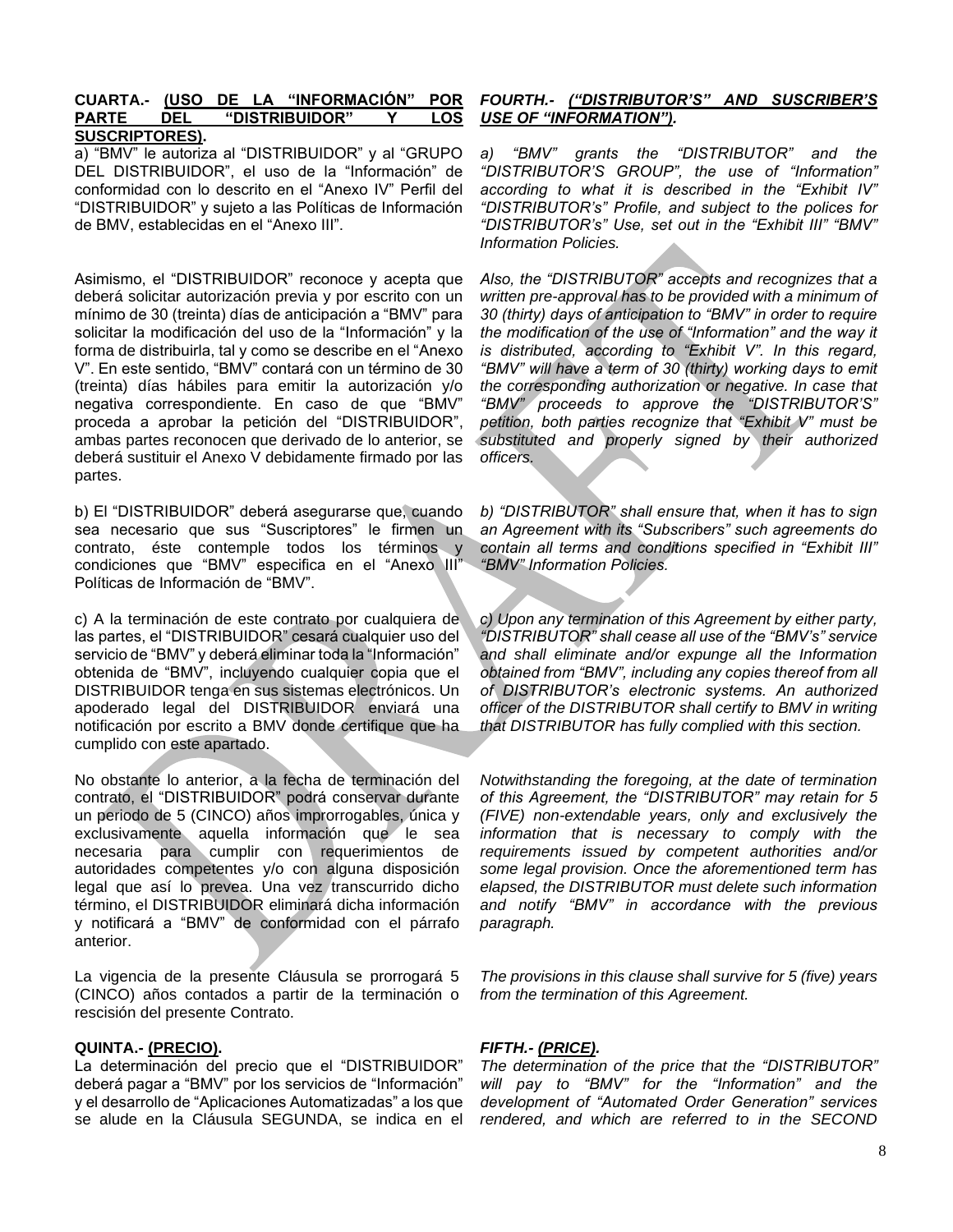"Anexo II" Lista de Precios de BMV del presente Contrato.

# **SEXTA.- (AUDITORÍA).**

"BMV" se reserva el derecho de realizar una auditoría, por sí misma, o por medio de un tercero para verificar en cualquier tiempo, las instalaciones y/u oficinas del "DISTRIBUIDOR", del "GRUPO DEL DISTRIBUIDOR", sus "Suscriptores" y/o sus "Redistribuidores", la veracidad en el número de las "Unidades de Conteo", el listado del directorio, controles, sistemas, "Aplicaciones Automatizadas" y procedimientos relacionados con la distribución de la "Información", así como el cálculo de cualquier tarifa aplicable bajo las cuales "BMV" determina el precio mensual a que se refiere el "Anexo III" Políticas de Información de BMV del presente Contrato. En relación con lo anterior, "BMV" deberá notificar al "DISTRIBUIDOR" los resultados de dicha auditoría en cuanto éstos estén disponibles.

En caso de que como resultado de la auditoría a la que se refiere la presente Cláusula, "BMV" descubra que el "DISTRIBUIDOR" y/o el "GRUPO DEL DISTRIBUIDOR" ha reportado un número menor de "Unidades de Conteo" y/o que el "DISTRIBUIDOR" desarrolló "Aplicaciones Automatizadas" sin previo aviso y su respectivo reporte y/o que el "DISTRIBUIDOR" está redistribuyendo la "Información" a otros "DISTRIBUIDORES" sin contar con la previa autorización por escrito de "BMV" o en contravención del "Anexo IV" Perfil del "DISTRIBUIDOR" del presente Contrato; "BMV" estará en posibilidad de calcular la cantidad que conforme a la auditoría realizada debía de haber pagado el "DISTRIBUIDOR" a "BMV" por esas "Unidades de Conteo" y "Aplicaciones Automatizadas" no reportadas y las tarifas aplicables por el uso de "Información" reportadas o no.

Adicionalmente, en caso de que como resultado de la auditoría se descubra que el "DISTRIBUIDOR" no reportó el número correcto de "Unidades de Conteo" en las cuales se recibe la "Información" y/o no reportó el número correcto de "Aplicaciones Automatizadas" y existe una diferencia en la información de los montos dados por el "DISTRIBUIDOR", del 10% (diez por ciento) o más, de la cantidad equivalente a la suma de los pagos de los 12 (doce) meses más bajos realizados por el "DISTRIBUIDOR" en los 18 (dieciocho) meses pasados, el "DISTRIBUIDOR" pagará a "BMV" el costo correspondiente de la auditoría. Lo anterior, sin perjuicio de la facultad de "BMV" de suspender los servicios de "Información" objeto del presente Contrato.

La auditoría tendrá lugar en días y horas hábiles con previo aviso por escrito de "BMV", con por lo menos 60 (sesenta) días naturales.

"BMV" o un tercero a nombre de ésta, realizará las auditorías lo más detalladamente posible con el mínimo de interrupciones a las actividades del "DISTRIBUIDOR" *Clause, is indicated in "Exhibit II" "BMV" Price List of the present Agreement.*

## *SIXTH.- (AUDIT).*

*"BMV" shall have the right to audit or to appoint a third party organization to perform an audit, to verify at any time at the "DISTRIBUTOR's", the "DISTRIBUTOR'S GROUP's", its "Subscribers'" and/or its "Redistributors'" offices and/or facilities the veracity of the number of "Units of Count", the list of directory, controls, systems, "Automated Order Generation" and procedures related to the distribution of the "Information", and the calculation of any applicable fees under which "BMV" determines the monthly fee referred to "Exhibit III" Information Policies of the present Agreement. In relation with the above, "BMV" shall notify the "DISTRIBUTOR" the results of the mentioned audit as soon as they are available.* 

*If as a result of the audit, referred in the present Clause, "BMV" finds out that the "DISTRIBUTOR" and/or the "DISTRIBUTOR'S GROUP" is underreporting the number of "Units of Count" and/or the "DISTRIBUTOR" and/or the "DISTRIBUTOR" developed "Automated Order Generation" without previous written authorization and its corresponding report and/or the "DISTRIBUTOR'S GROUP" is(are) redistributing the "Information" to another "DISTRIBUTOR" without its previous written authorization or in violation to the established in Exhibit "IV" "DISTRIBUTOR's" Profile of this agreement; "BMV" will be entitled to calculate the amount that the "DISTRIBUTOR" should have been paid to "BMV" according to the audit results for such underreported "Units of Count" and "Automated Order Generation" and the applicable fees for all use of "Information" whether or not reported.*

*Furthermore, in case that as a result of a practiced audit, "BMV" discovers a failure of the "DISTRIBUTOR" to report the correct amount of "Units of Count" in which the "Information" is being received, and/or the reported number of "Automated Order Generation" is incorrect, and the existing difference between the amounts paid by the "DISTRIBUTOR" is of a 10% (ten percent) or more, to the equal amount of the sum of the 12 (twelve) lowest monthly exchange fee remittances from the most recent 18 (eighteen) months, the "DISTRIBUTOR" shall pay the cost of the audit to "BMV". The aforementioned, without limiting the faculty of "BMV" to suspend the "Information" services object of the present Agreement.* 

*The audit will take place in normal business days and hours with previous written notice of 60 (sixty) calendar days from "BMV".*

*"BMV" or a third party organization on behalf of "BMV" will conduct the audit as far as possible with minimum disruption to "DISTRIBUTOR" business activity and*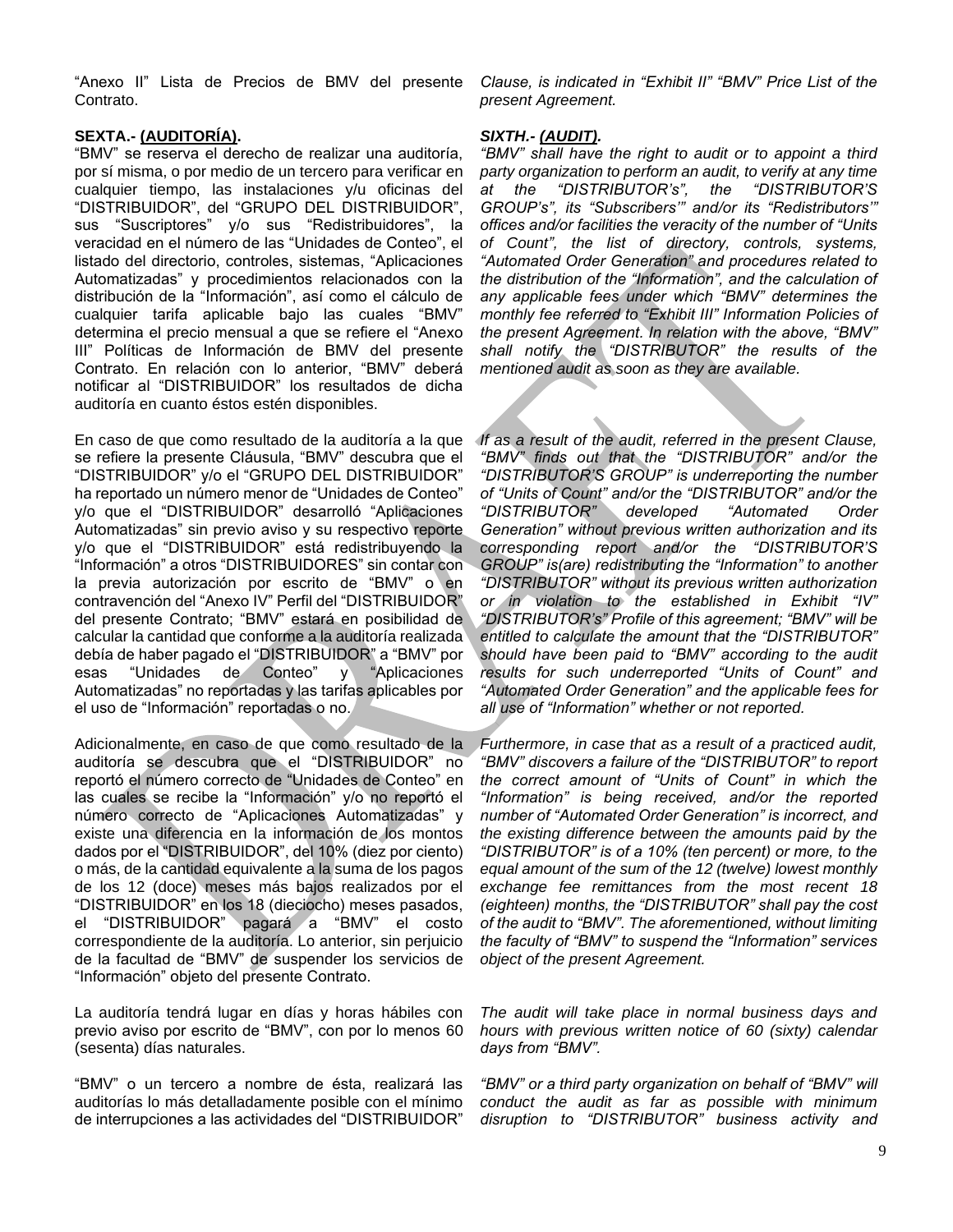y de conformidad con las medidas de seguridad y confidencialidad del "DISTRIBUIDOR".

La vigencia de la presente Cláusula se prorrogará 5 (CINCO) años contados a partir de la terminación o rescisión del presente Contrato.

# **SÉPTIMA.- (PROPIEDAD INTELECTUAL E INDUSTRIAL).**

El "DISTRIBUIDOR" y el "GRUPO DEL DISTRIBUIDOR" reconocen y aceptan que la titularidad de los derechos de propiedad intelectual e industrial sobre los sistemas y marcas que se describen en el "Anexo III", corresponden a "BMV".

A excepción de lo expresamente establecido en el presente Contrato, el mismo no se entenderá en forma alguna como licencia de derechos de propiedad intelectual e industrial de "BMV" a favor del "DISTRIBUIDOR" y/o del "GRUPO DEL DISTRIBUIDOR".

El "DISTRIBUIDOR" y el "GRUPO DEL DISTRIBUIDOR" harán su mejor esfuerzo para evitar la violación de los derechos de propiedad intelectual e industrial, incluyendo las medidas de protección que se mencionan en la presente Cláusula. En todo caso, el "DISTRIBUIDOR" deberá dar aviso a "BMV" de cualquier violación que sea de su conocimiento por parte de los "Redistribuidores" y/o "Suscriptores", así como de las acciones que, en su caso, el "DISTRIBUIDOR" sugiera intentar para remediar la violación correspondiente.

El "DISTRIBUIDOR" y el "GRUPO DEL DISTRIBUIDOR" se obligan, en la medida de lo posible, a insertar en todos los materiales y formatos que utilicen para dichos efectos la siguiente leyenda citando siempre la fuente de la "Información":

"*La "Información" es propiedad exclusiva de BOLSA MEXICANA DE VALORES, S.A.B. DE C.V., por lo que el "DISTRIBUIDOR" sólo podrá hacer uso de la misma para fines propios de su actividad y con las limitaciones que marca el presente instrumento, así como las leyes en materia de propiedad intelectual e industrial.*"

Cuando por razones de espacio el "DISTRIBUIDOR" y/o el "GRUPO DEL DISTRIBUIDOR" no puedan incluir la leyenda anterior de forma completa, éste se obliga a insertar una leyenda que fehacientemente indique que "BMV" es la fuente de la "Información".

Los contratos que el "DISTRIBUIDOR" celebre con sus "Suscriptores" y/o con sus "Redistribuidores" deberán incluir una cláusula que establezca lo anterior.

Asimismo, para dar cumplimiento a lo establecido anteriormente, "BMV" podrá requerir en cualquier tiempo y bajo cualquier circunstancia al "DISTRIBUIDOR", una

*subject to "DISTRIBUTOR's" standard security and confidentiality requirements.*

*Notwithstanding the termination of this Agreement for any reason, the provisions in this clause shall survive for 5 (five) years such termination.*

# *SEVENTH.- (COPYRIGHT AND INTELLECTUAL PROPERTY).*

*The "DISTRIBUTOR" and the "DISTRIBUTOR'S GROUP" recognize and accept that "BMV" holds all copyrights and intellectual property over the systems and trademarks described in "Exhibit III".*

*Except for what is expressly established in the present Agreement, it shall not be deemed as a copyright and intellectual property right license in favor of the "DISTRIBUTOR" and/or the "DISTRIBUTOR'S GROUP".*

*The "DISTRIBUTOR" and the "DISTRIBUTOR'S GROUP" shall make its best effort to avoid the violation of the copyrights and intellectual property rights, including the protection actions mentioned in the present Clause. At any time, the "DISTRIBUTOR" shall advise "BMV" of any known violation from the "Re-distributors" and/or "Subscribers", as well as of the actions that, when necessary, the "DISTRIBUTOR" suggests to attempt to solve the infringement.*

*The "DISTRIBUTOR" and the "DISTRIBUTOR'S GROUP" are obligated to insert in all materials and formats – as possible– the following quote, indicating always the source of the "Information":*

*The "Information" is exclusive property of BOLSA MEXICANA DE VALORES, S.A.B. DE C.V., therefore the "DISTRIBUTOR" can only use the Information for its own purposes according to its activities and with the limitations of this agreement and those that the law sets in copyright matters.*

*When the "DISTRIBUTOR" and/or the "DISTRIBUTOR'S GROUP" for reasons of space are not able to quote the aforementioned, it is obligated to insert an inscription that in a clear and precise manner it indicates that "BMV" is the source of the "Information".*

*The agreements that the "DISTRIBUTOR" will sign with its "Subscribers" and/or its "DISTRIBUTORS" must include a clause with the aforementioned obligations.* 

*"BMV" shall request, at any time and under any circumstance, to the "DISTRIBUTOR" a copy of the agreements celebrated with its "Redistributors".*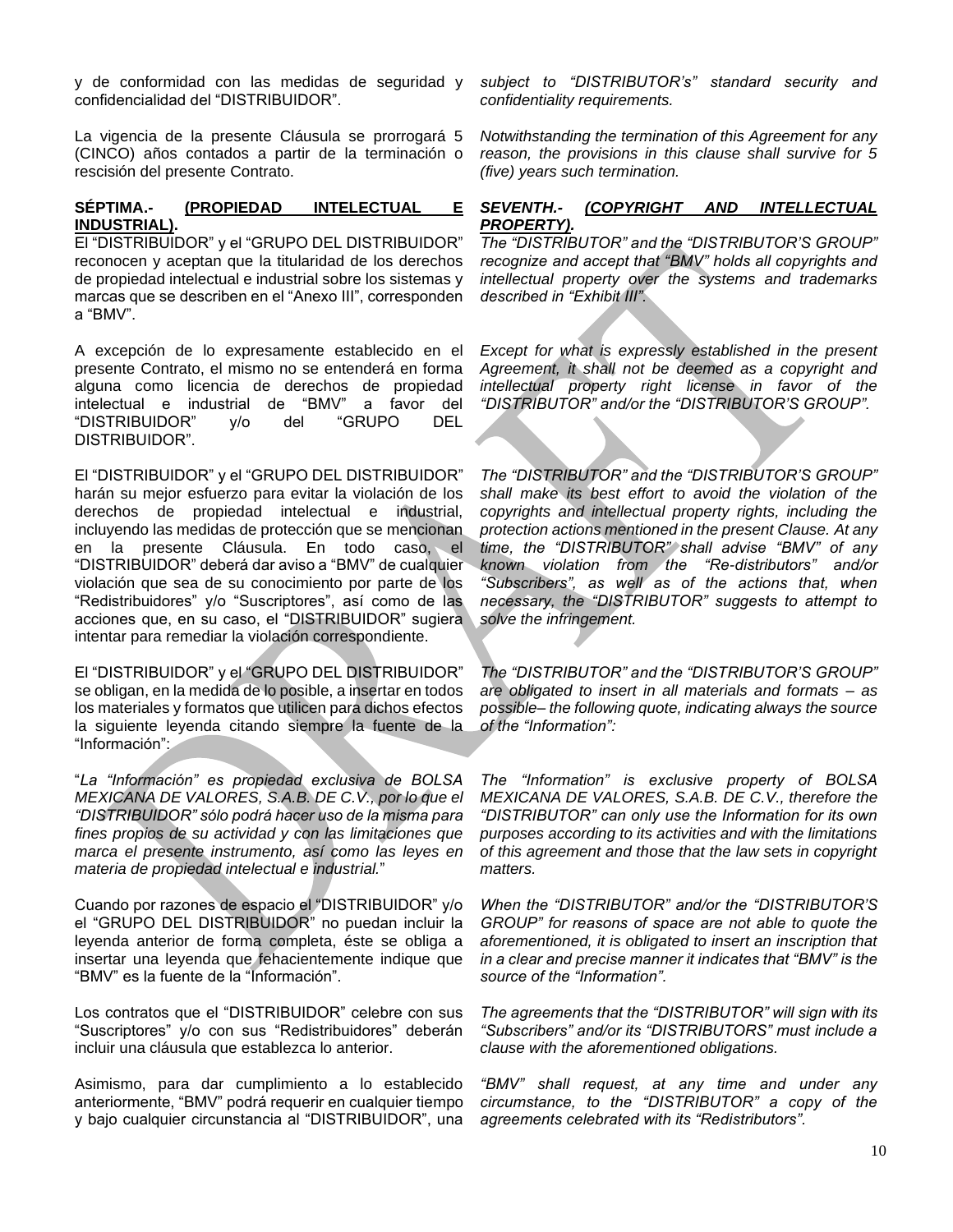copia de los contratos con sus "Suscriptores" y "Redistribuidores".

En caso de que "BMV" sea notificada de alguna demanda, reclamación o procedimiento iniciado en su contra derivado del mal uso que el "DISTRIBUIDOR", el "GRUPO DEL DISTRIBUIDOR" o algún tercero a quien éstos le proporcionen dicha "Información", haga en contravención del presente Contrato, el "DISTRIBUIDOR" se compromete a coadyuvar en la defensa, sacar en paz y a salvo, así como proteger los derechos de "BMV" e inclusive a indemnizarla en caso necesario, a fin de conservar a la misma libre de daños y perjuicios o cualquier tipo de responsabilidad que derive de dichos actos u omisiones.

La vigencia de la presente Cláusula se prorrogará 5 (CINCO) años contados a partir de la terminación o rescisión del presente Contrato.

# **OCTAVA.- (CONFIDENCIALIDAD).**

Cada una de las Partes reconoce que ha entregado y entregará en el futuro a la otra Parte información, conocimientos, documentos, archivos, registros, secretos industriales, propiedad industrial e intelectual de cualquier naturaleza, "know-how", estrategias de negocios y diseños, inventos, información técnica, métodos, fórmulas, procesos, diseños, dibujos, esquemas, especificaciones, muestras, reportes, software, programas de computación y modelos (en lo sucesivo, la "*Información"*) de su propiedad.

Al respecto, para todos los efectos legales a que haya lugar, cada una de las Partes en este acto reconoce que la otra Parte ha invertido una cantidad considerable de recursos en el desarrollo, implementación, mejora y mantenimiento de la confidencialidad de la Información, misma que representa para dicha Partes y para sus Personas Relacionadas, Afiliadas o subsidiarias, una ventaja económica y competitiva importante frente a terceros; por lo anterior, cada una de las Partes en este acto se obliga a mantener dicha Información como confidencial durante la vigencia del presente Contrato.

Asimismo, cada una de las Partes conviene en proteger toda la Información que la otra Parte le llegare a entregar o divulgar, por lo menos, con el mismo cuidado con el que normalmente protege su propia Información, pero en todo caso, con cuidado razonable.

"BMV" y el "DISTRIBUIDOR" reconocen que es probable que información de carácter confidencial relacionada a sus actividades llegue a ser del conocimiento de la otra, por lo que ambas se comprometen a guardar la confidencialidad de dicha información, y a no divulgarla, sin el previo consentimiento de la parte divulgadora a terceros y a utilizarla únicamente para los fines que el presente Contrato establezca. La información mantendrá

*In case that "BMV" receives notice of any legal action taken against it which is derived from the unauthorized use of the "Information" by the "DISTRIBUTOR" or the "DISTRIBUTOR'S GROUP" or a third party receiving the "Information" from it, in violation of this Agreement, the "DISTRIBUTOR" will collaborate in the procedure, as well*  as protect the rights of "BMV", even indemnify it if *necessary, in order to keep "BMV" free of damage or any kind of responsibility derived from such actions or omissions.*

*Notwithstanding the termination of this Agreement for any reason, the provisions in this clause shall survive for 5 (five) years such termination.*

# *EIGHTH.- (CONFIDENTIALITY).*

*Each of the Parties have delivered and will deliver in the future to the other Party information, knowledge, documents, files, records, industrial secrets, industrial and intellectual property, of diverse nature, know-how, business strategies and designs, inventions, technical information, methods, formulas, processes, designs, drawings, sketches, plans, specifications, samples, reports, software, computer programs, models and goodwill (hereinafter the "Information") owned by such Party.*

*For this purpose, each of the Parties, for all legal effects, hereby acknowledges that the other Party has invested considerable resources towards the development, improvement, implementation and maintenance of the confidentiality of the Information, which represents to such Party and its Related Persons and Affiliates or subsidiaries, important economic or competitive advantages with respect to third parties; therefore, each of the Parties is hereby obligated to keep such Information confidential during the term of this Agreement.* 

*In addition, each of the Parties agrees to protect all the Information that the other Party may disclose or deliver to it with at least the same degree of care as it normally carries out to protect its own Information, but in any event, no less than reasonable care.*

*"BMV" and the "DISTRIBUTOR" acknowledge that confidential information related to the business of the other may be disclosed to it under this Agreement. Each party undertakes to hold such information in confidence and not, without the consent of the other, disclose it to any third party and use it only for the purposes established in the present Agreement. The information will maintain the confidential nature during the time such information retains commercial value.*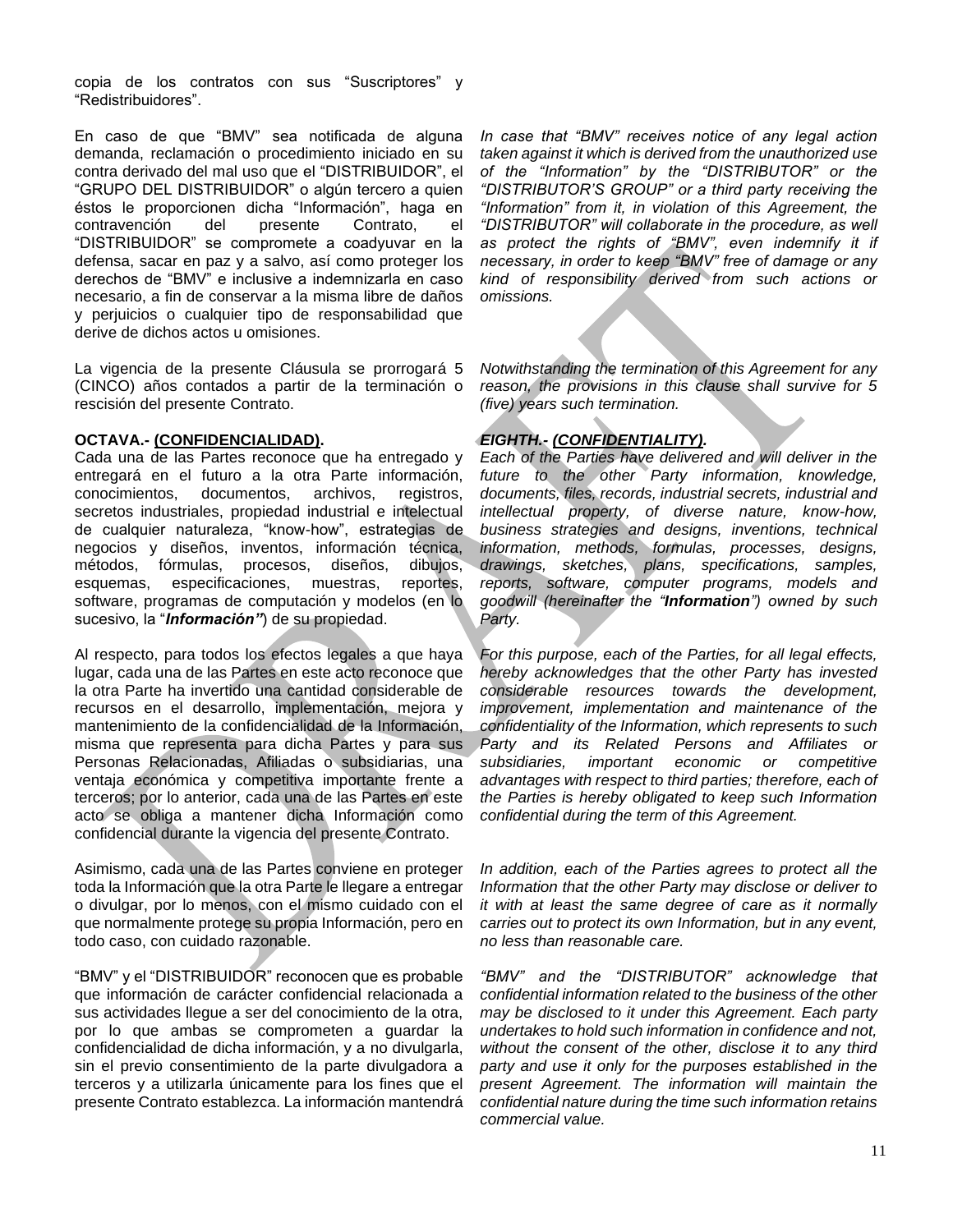el carácter de confidencial durante todo el tiempo que tenga valor comercial.

Esta obligación de confidencialidad no será aplicable a información que sea del dominio público siempre que no se haya dado a conocer por un acto u omisión de la parte receptora, o bien, sea del conocimiento de la parte receptora a través de un tercero sin obligación de confidencialidad, o por mandato de ley o autoridad o a petición del gobierno.

En caso de violación a lo establecido en la presente Cláusula, por cualquiera de las partes, la parte culpable pagará a la parte afectada los daños y perjuicios que se le hubiesen ocasionado, independientemente de la facultad de la parte afectada de rescindir el presente Contrato sin responsabilidad alguna a su cargo y sin necesidad de declaración judicial.

La vigencia de la presente Cláusula se prorrogará 5 (CINCO) años contados a partir de la terminación o rescisión del presente Contrato.

### **NOVENA.- (EXCLUYENTE DE RESPONSABILIDAD).**

La obligación de "BMV" con los "DISTRIBUIDORES" que reciben la "Información" directamente de ésta, será ponerla a su disposición de manera equitativa y en los mismos términos en los que la reciba, por lo que "BMV" no responderá por los daños ocasionados al "DISTRIBUIDOR" y/o al "GRUPO DEL DISTRIBUIDOR" o a cualquier tercero debido a retrasos, interrupción o errores, fallas u omisiones que sean ocasionados por errores humanos en la captura, proceso, transmisión, recepción o exhibición de la "Información".

"BMV" realizará su mejor esfuerzo para asegurar la calidad del servicio objeto de este Contrato.

En consecuencia de lo anterior, el "DISTRIBUIDOR" y el "GRUPO DEL DISTRIBUIDOR", renuncian a cualquier acción por daños y perjuicios contra "BMV" que pudieran ocasionárseles con motivo de la transmisión de la "Información" a la que se refiere este Contrato, y se obligan, por otra parte, a incluir una cláusula similar en los contratos que celebre con sus propios "Suscriptores" y/o "DISTRIBUIDORES", de acuerdo con lo establecido en el "Anexo III" Políticas de Información de "BMV".

Bajo ninguna circunstancia, la responsabilidad de "BMV" bajo este Contrato, excederá el equivalente a la cuota anual correspondiente que el "DISTRIBUIDOR" o un miembro del "GRUPO DEL DISTRIBUIDOR" pague a "BMV", sin importar la causa que lo ocasionó, de acuerdo con el "Anexo III" Políticas de Información de "BMV".

Asimismo, "BMV" no será responsable por los daños y/o perjuicios indirectos, especiales o consecuenciales; incluyendo sin limitar, pérdida de ganancias, pérdida de ingresos, pérdida de "Información" ocasionada por este

*This obligation of confidentiality will not apply to information that is generally available to the public through no act or omission of the receiving party, or becomes known to the receiving party through a third party with no obligation of confidentiality, or is required to be disclosed by law, court order or request by any government.*

*In the event of a breach by either party or its employees of the terms of this Agreement, the guilty party will pay an appropriate relief in the way of money damages, besides the option to terminate this Agreement by the affected party, without any penalty and/or liability and no judicial statement will be required.*

*Notwithstanding the termination of this Agreement for any reason, the provisions in this clause shall survive for 5 (five) years such termination.*

## *NINTH.- (DISCLAIMER OF LIABILITY).*

*"BMV's" commitment to "DISTRIBUTORS" that receive "Information" directly from "BMV", is to make "Information" equally available and in the same way it receives it, therefore "BMV" will not be responsible for any damages caused to the "DISTRIBUTOR" and/or the "DISTRIBUTOR'S GROUP" or any third person for delays, discontinuity, errors or omissions that may occur because of human errors in the capture, process, transmission, reception or presentation of the "Information".*

*"BMV" shall make its reasonable commercial efforts to assure the quality of the service object of this Agreement.*

*In view of the foregoing, the "DISTRIBUTOR" and the "DISTRIBUTOR'S GROUP" waive to any damage or losses action against "BMV", which may be caused to the "DISTRIBUTOR" for the transmission of the "Information", referred in this Agreement. Likewise, the "DISTRIBUTOR" shall include this clause in the Agreements executed with its own "Subscribers" and/or "DISTRIBUTORS", according to "BMV" Information Policies "Exhibit III".*

*Under no circumstances, the "BMV's" liability will exceed the total of the correspondent annual fee that the "DISTRIBUTOR" or a member of the "DISTRIBUTOR'S GROUP" pays to "BMV", without importance of the cause that produced it, according to "BMV" Information Policies "Exhibit III".* 

*"BMV" will not be liable for losses and special or consequential damages, including without limitation: losses of business profits or revenue and loss of*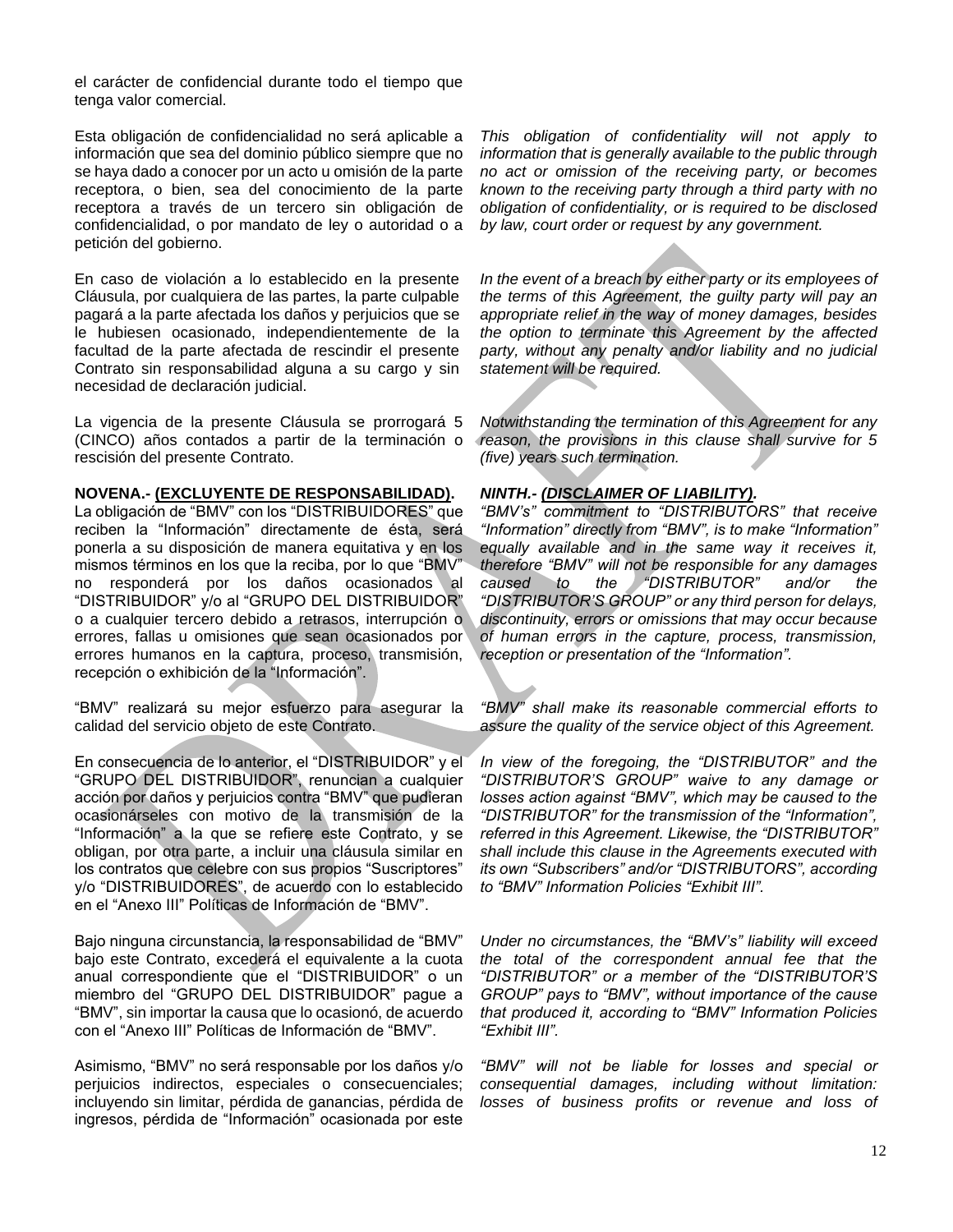Contrato, de acuerdo al "Anexo III" Políticas de Información de la BMV.

Los contratos que celebre el "DISTRIBUIDOR" con sus "Suscriptores" y con sus "Redistribuidores" deberán contener una cláusula que contenga los mismos términos y condiciones que los señalados en los párrafos anteriores.

Para dar cumplimiento a lo establecido en esta Cláusula, "BMV" podrá requerir en cualquier tiempo y bajo cualquier circunstancia al "DISTRIBUIDOR", una copia de los contratos con sus "Suscriptores" y "Redistribuidores".

La vigencia de la presente Cláusula se prorrogará 5 (CINCO) años contados a partir de la terminación o rescisión del presente Contrato.

# **DÉCIMA.- (VIGENCIA Y TERMINACIÓN). A) VIGENCIA DEL CONTRATO**

El presente Contrato tendrá vigencia de un año contado a partir de la fecha de su firma, siempre y cuando, las partes cumplan con todas sus obligaciones, prorrogándose por periodos iguales de un año, hasta que alguna de las partes lo dé por terminado por escrito, con por lo menos 60 (sesenta) días naturales de anticipación.

No obstante lo anterior, la tarifa por la licencia anual deberá pagarse por anticipado y no es reembolsable si el "DISTRIBUIDOR" termina el Contrato durante el primer año de vigencia del mismo.

Lo establecido en las Cláusulas CUARTA, SEXTA, SÉPTIMA, OCTAVA, NOVENA y el inciso F) de la Cláusula DÉCIMA SEGUNDA, quedarán vigentes aún después de la ejecución de todas las obligaciones del presente Contrato y/o a cualquier terminación del mismo.

# **B) CAUSALES DE RESCISIÓN**

Será causa o motivo de rescisión de este Contrato el incumplimiento de cualquiera de las partes a las obligaciones que asumen en los términos del presente Contrato, sin necesidad de declaración judicial. "BMV" podrá conceder un periodo de 30 (treinta) días naturales al "Distribuidor" para que proporcione un arreglo satisfactorio al incumplimiento(s) del Contrato en el que haya incurrido, pero se reserva el derecho de rescindir el Contrato inmediatamente en los siguientes casos:

B.I) Las fallas en el cumplimiento de una solicitud por escrito para suspender el uso no autorizado, la entrega de "Información" a un usuario no autorizado o fallas en el pago de las tarifas dentro del periodo de tiempo establecido.

B.II) El incumplimiento en los requerimientos para desplegar "Información", como se especifica en el "Anexo III" Políticas de Información de "BMV".

*"Information" caused by this Agreement, according to "BMV" Information Policies "Exhibit III".*

*The agreements that the "DISTRIBUTOR" will sign with its "Subscribers" and its "Redistributors" must contain a clause with the terms and conditions mentioned above.*

*"BMV" shall request, at any time and under any circumstance, to the "DISTRIBUTOR" a copy of the agreements celebrated with its "Redistributors".*

*Notwithstanding the termination of this Agreement for any reason, the provisions in this clause shall survive for 5 (five) years such termination.*

# *TENTH.- (TERM AND TERMINATION). A) TERM OF THE AGREEMENT*

*This Agreement shall have legal effects for the term of one year, counted as of the date of signature, as long as the parties fulfill all of their obligations agreed herein, and shall have successive equals renewals for one year period, and as long as any of the parties have it terminated by writing with at least 60 (sixty) calendar days prior notice.*

*Notwithstanding the above, the annual license fee is payable in advanced and not refundable if the "DISTRIBUTOR" terminates the Agreement within the first year.*

*The established in the FOURTH, SIXTH, SEVENTH, EIGHT, NINTH and F) of the TWELFTH Clause shall survive after the completion of all the obligations of the present Agreement and/or any termination of it.*

# *B) CAUSES OF TERMINATION*

*It shall be cause or motive for terminating this Agreement the failure or breach of any obligation contained herein, without any necessary judicial injunction or order. "BMV" allows to the "DISTRIBUTOR" a 30 (thirty) calendar days period to provide a satisfactory written notice of arrangement, but reserves the right to terminate this Agreement immediately in cases such as (but not limited):* 

*B.I) Failures to full fill a written petition to cease unauthorized use, or to suspend delivery of "Information" to an unauthorized user, or failure to pay fees within the specified periods.*

*B.II) Failure to fulfill the requirements to display "Information", as specified in "BMV" Information Policies "Exhibit III".*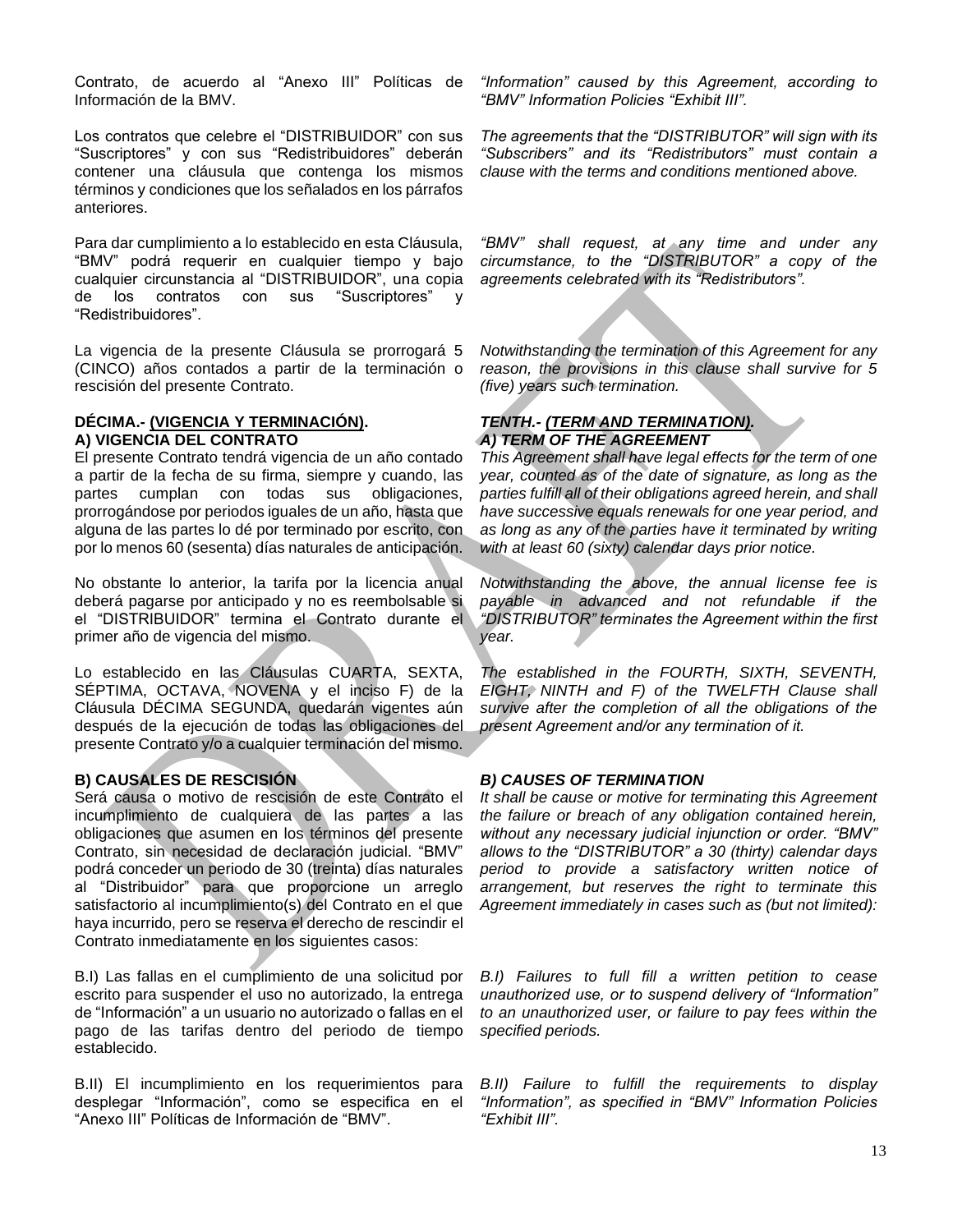B.III) El "DISTRIBUIDOR" y el "GRUPO DEL DISTRIBUIDOR" publiquen "Información" que resulte engañosa, poco confiable o que distorsione la operación del mercado o de alguna manera dañe la reputación de "BMV".

"BMV" se reserva el derecho de solicitar al "DISTRIBUIDOR" y/o al "GRUPO DEL DISTRIBUIDOR" a retirar cualquier anuncio publicitario que a la vista de "BMV" resulte en el incumplimiento de este compromiso y solicitar tome las acciones necesarias para corregir cualquier mala impresión. La falla del "DISTRIBUIDOR" para cumplir con esta obligación de "BMV" será interpretada por "BMV" como un incumplimiento como se establece en el punto B.I) antes citado.

En el caso de rescisión, ésta deberá ser notificada por escrito sin necesidad de declaración judicial.

## **DÉCIMA PRIMERA.- (CAMBIOS AL CONTRATO).**

"BMV" se reserva el derecho de cambiar los Precios y las Políticas de Información como se describe a continuación:

El precio referido en el "Anexo II" Lista de Precios, se actualizará periódicamente. El precio será publicado por "BMV" mediante la emisión de la lista correspondiente que al efecto dé a conocer ésta y que notificará por escrito al "DISTRIBUIDOR" y publicará en el sitio de *Internet* de "BMV" indicando la variación en el mismo, la que aplicará a los 90 (noventa) días naturales que sigan a la notificación. La falta de notificación por parte de "BMV" no será causa de rescisión del presente Contrato.

En caso de que el "DISTRIBUIDOR" no acepte la actualización del precio, deberá notificarlo a la Subdirección de Productos de Información de "BMV", o la que la sustituya, por escrito y/o por correo electrónico dentro de un plazo de 30 (treinta) días naturales. En dicho caso, se dará por concluido anticipadamente el presente Contrato sin responsabilidad alguna para las partes, y el "DISTRIBUIDOR" se obliga a pagar a "BMV" cualquier pago pendiente que se haya generado bajo este Contrato, por los servicios proporcionados.

En caso de que el "DISTRIBUIDOR" no notifique a "BMV" en el tiempo anteriormente indicado la aceptación o rechazo del nuevo precio, se entenderá, para todos los efectos legales, que ha sido aceptado por aquél.

Todos los pagos se harán de acuerdo a las especificaciones que se señalen en el "Anexo II" Lista de Precios.

Las políticas a las que se hace referencia en el "Anexo III" Políticas de Información de "BMV", pueden ser renovadas periódicamente. Dichos cambios serán publicados por "BMV" mediante la emisión del *B.III) The "DISTRIBUTOR" and the "DISTRIBUTOR'S GROUP" shall agree not to advertise "Information" in any way that is misleading, untrustworthy, or that distorts market trading operations or damages in any way "BMV's" reputation.* 

*"BMV" reserves the right to require the "DISTRIBUTOR" and/or the "DISTRIBUTOR'S GROUP" to remove any advertisement which in "BMV's" view is in breach of this commitment and to take the necessary actions to correct any misleading impression created. Failure by "DISTRIBUTOR" to fulfill such a demand from "BMV" may be regarded by "BMV" as a breach as set in B.I) above mentioned.*

*In the event of rescission, this shall be notified in written without being necessary a judicial order.*

# *ELEVENTH.- (CHANGES TO THE AGREEMENT).*

*"BMV" reserves the right to change the Prices and Information Policies as follows:*

*The fee referred to in the "Exhibit II" Price List, will be renewed periodically. The fee will be set by "BMV" by the publication of the correspondent fee schedule that will be provided and notified in writing to the "DISTRIBUTOR" and posted on "BMV's" website, indicating the variation on it, which will apply within 90 (ninety) calendar days following the notification. In such a case that "BMV" does not make such notification, this will not be cause of termination of the present Agreement.*

*In case that the "DISTRIBUTOR" does not accept the fee renewal, it must notify its rejection in writing or by e-mail to the "BMV"'s Sub-direction of Products and Information (or whichever substitutes the before mentioned area), within 30 (thirty) calendar days after "BMV's" notification. In that case this Agreement shall terminate, without any further liability for both parties and the "DISTRIBUTOR" shall be obligated to pay in due course to "BMV" any pending amount due under this Agreement, for the services rendered to the "DISTRIBUTOR".*

*If the "DISTRIBUTOR" does not notify "BMV" on time the acceptance or rejection to the new price it shall be understood, for all legal effects, that the fee increase has been accepted by the first.*

*All payments shall be made according to what is specified in the "Exhibit II" Price List.*

*The policies referred to in the "Exhibit III" "BMV" Information Policies, could be renewed periodically. Such changes will be published by "BMV" through the emission of the correspondent document that will be provided and*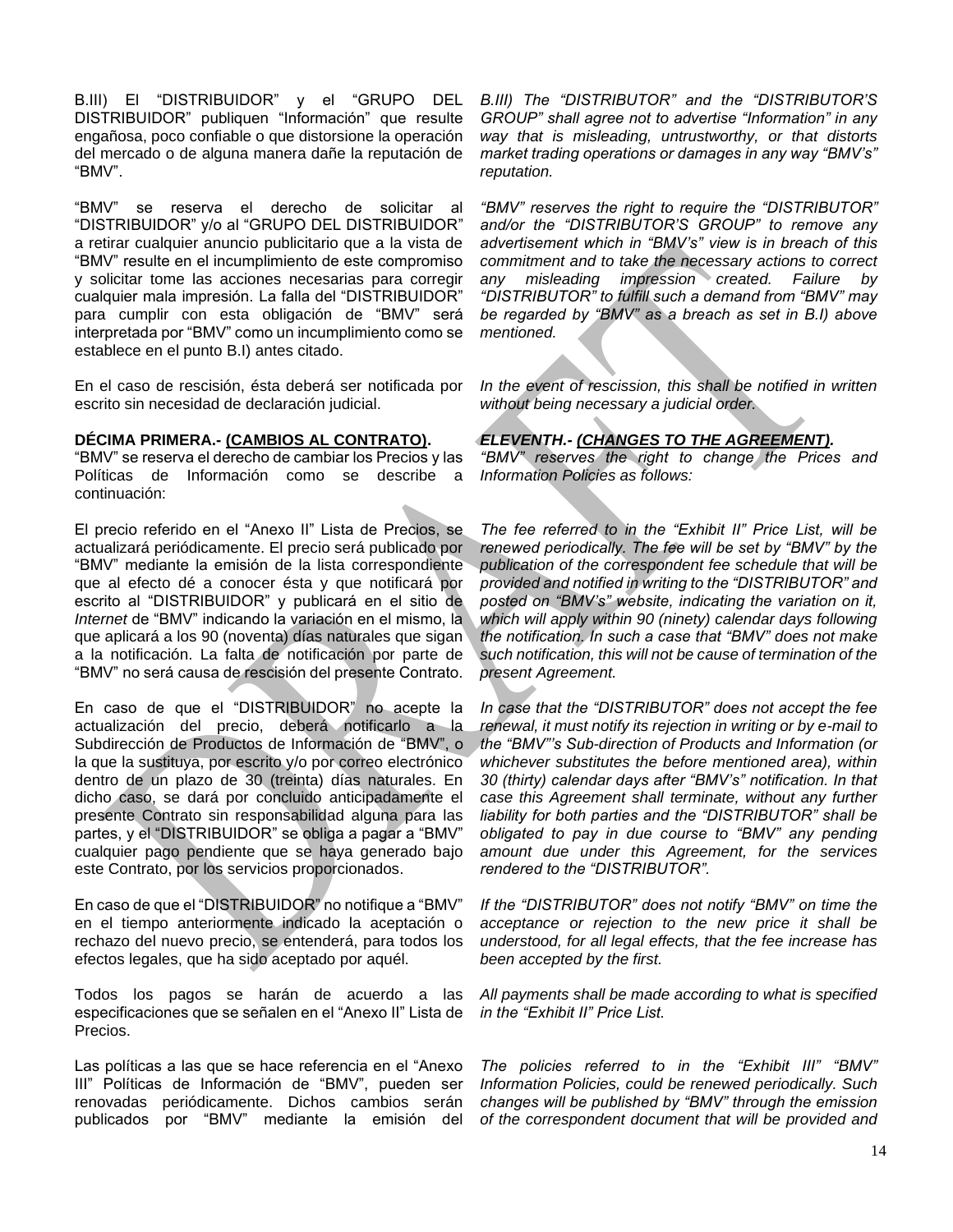documento correspondiente que al efecto dé a conocer ésta y que notificará por escrito al "DISTRIBUIDOR" y publicará en el sitio de Internet de "BMV" indicando la variación en el mismo, la que aplicará a los 90 (noventa) días calendario que sigan a la notificación. La falta de notificación por parte de "BMV" no será causa de rescisión del presente Contrato.

## **DÉCIMA SEGUNDA.- (GENERAL). A) CESIÓN DE DERECHOS**

Ninguna de las partes podrá ceder los derechos y obligaciones de este Contrato sin el consentimiento previo y por escrito de la otra parte.

# **B) ACUERDO TOTAL**

El presente Contrato y sus Anexos constituyen la totalidad del acuerdo al que han llegado las partes en relación con el objeto del mismo, cancelando cualquier aviso y/o comunicación escrita o verbal que al efecto hayan celebrado con anterioridad y sólo podrá ser modificado mediante la celebración de un convenio entre las partes debidamente firmado por sus representantes legales o mediante la firma de un anexo.

## **C) POLÍTICA DE PRIVACIDAD**

El "DISTRIBUIDOR" y las personas físicas relacionadas con este instrumento puede(n) acceder a la Política de Privacidad de "BMV" a través de la página de Internet [www.bmv.com.mx.](http://www.bmv.com.mx/)

# **D) CASO FORTUITO O FUERZA MAYOR**

Las partes no incurrirán en responsabilidad por incumplimiento del presente Contrato debido a causas que se originen como consecuencia de caso fortuito o fuerza mayor, mencionando sin limitar, guerras, actos terroristas o desastres naturales, u otros eventos fuera de su control como huelgas, interrupciones por tráfico, disposiciones por influencias locales o extranjeras, problemas técnicos causados sin culpabilidad, como pueden ser problemas de conexión con el equipo de cómputo de "BMV". Los virus de computadoras y ataques internacionales de *hackers* a los sistemas computacionales de "BMV" también son considerados como fuerza mayor en el entendido que se han tomado las mayores medidas de seguridad apropiadas.

# **E) NOTIFICACIONES**

Mientras las partes no se comuniquen por escrito el cambio de los domicilios señalados en el apartado de sus declaraciones, todas las notificaciones en dichos domicilios se tendrán por legalmente efectuadas.

Si alguna parte no fundamental del presente Contrato resulta ser ilegal o inexigible, esto no afectará la legalidad o exigibilidad del resto del contenido del mismo.

*notified in writing to the "DISTRIBUTOR" and posted on "BMV's" website, indicating the variation on it, which will apply within 90 (ninety) calendar days following the notification. In such a case that "BMV" does not make such notification, this will not be cause of termination of the present Agreement.*

#### *TWELFTH.- (GENERAL). A) ASSIGNMENT*

*Neither party may assign the rights and/or obligations of this Agreement without the written and previous consent of the other.* 

# *B) ENTIRE AGREEMENT*

*The present Agreement and its Exhibits hereto, constitute the total Agreement of the parties, and therefore any prior notice and/or written or oral communication are hereby deemed null and void. This Agreement shall only be amended by means of a written agreement executed by the parties and duly signed by their legal representatives or through the signature of an exhibit.*

# *C) PRIVACY POLICY*

*For further information about Data Treatment and its respective rights and obligations, the "DISTRIBUTOR" and the individuals related with this instrument should access to "BMV's" Privacy Policy through the website [www.bmv.com.mx.](http://www.bmv.com.mx/)* 

# *D) SUPERIOR FORCE OR FORCE MAJEURE*

*The parties shall not be liable for any infringement to the present Agreement due to causes originated as a consequence of superior force or force majeure, mentioning without limiting: wars, terrorism acts or natural disasters or other events beyond their control as strikes, traffic disruptions, dispositions of domestic of foreign powers, non culpably caused technical problems, such as connection problems in connection with the "BMV's" computers equipment. Computer viruses and international attack of hackers on the computer systems are considered as force majeure, provided that reasonable security measures have been taken.*

## *E) NOTIFICATIONS*

*All notices given to the addresses, mentioned on the recitals of this Agreement, shall be deemed legally effected, unless other addresses are notified in written.*

*If any non fundamental part of the present Agreement is found to be illegal or unenforceable, this will not affect the legality or enforceability of the rest of the content of it.*